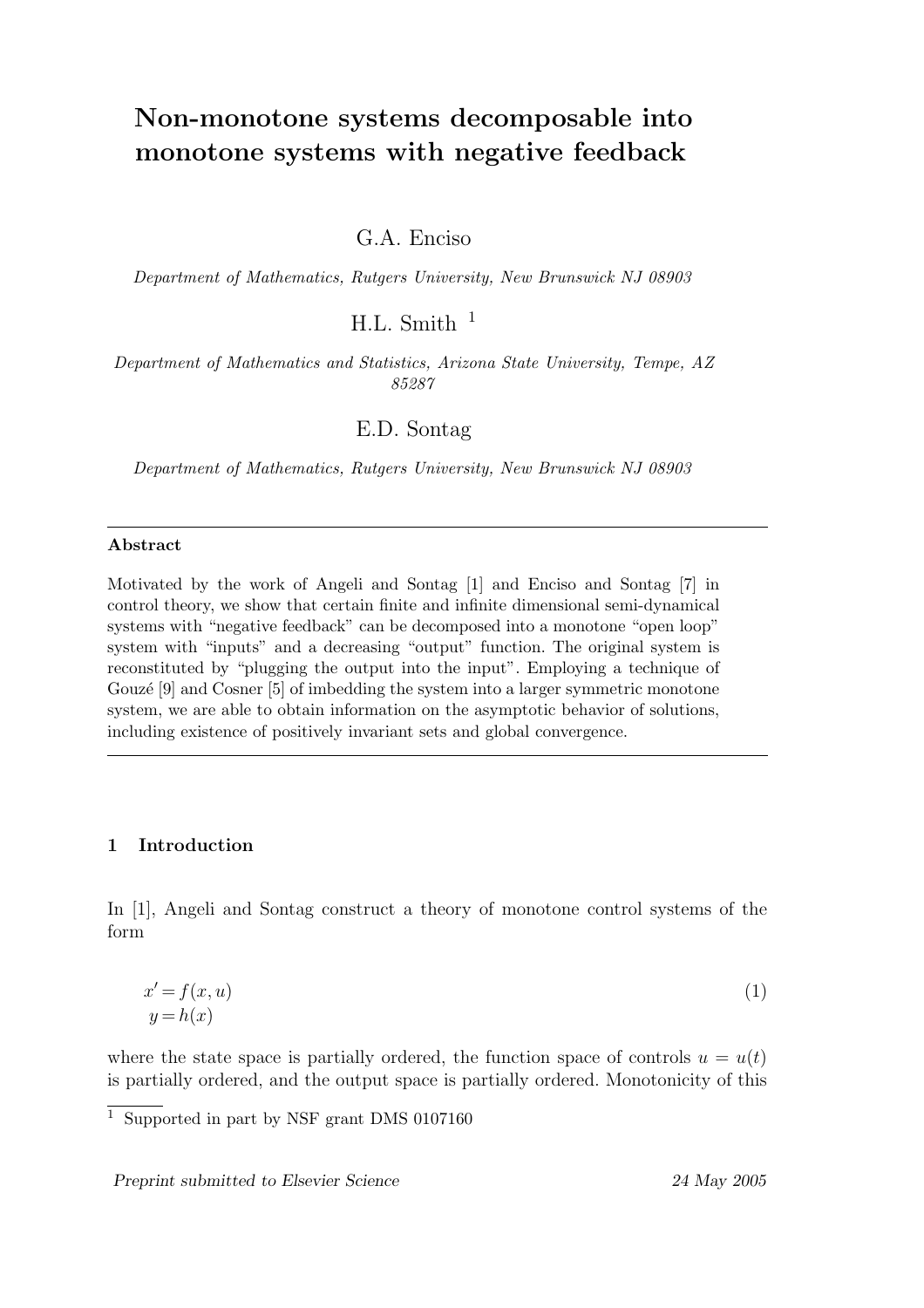input-output system means that increasing the input control function and/or the initial conditions leads to a larger output. The property of monotonicity is preserved under cascades of such systems whereby the output of one system is the input of the next system. Angeli and Sontag say that the system (1) has an input-to-state characteristic if for each constant input u, there is a steady state  $x = k_x(u)$  of the system which is globally attracting; we will use this terminology simply to mean that there exists a unique steady state  $x = k_x(u)$ , adding the modifier "globally stable" in that case. Angeli and Sontag use the theory of monotone control systems to show that certain (uncontrolled) systems of nonlinear ordinary differential equations

$$
v' = F(v),\tag{2}
$$

not necessarily monotone (see [24,11]), can sometimes be decomposed into two monotone control subsystems, each with scalar inputs and scalar outputs,

$$
x' = f_1(x, w), y = h_1(x)
$$
  
\n
$$
z' = f_2(z, y), w = h_2(z)
$$
\n(3)

where  $v = (x, y)$ . If each subsystem has globally stable input-to-state characteristics  $k_i$ ,  $i = 1, 2$  with certain monotonicity properties and the output functions  $h_i$  have certain monotonicity properties, then the original system is globally convergent provided that the scalar, discrete dynamical system  $u_{k+1} = (K_2 \circ K_1)(u_k)$  has a globally attracting fixed point, where  $K_i = h_i \circ k_i$ . See [1] for further details of this result, referred to as the Small Gain Theorem. This theorem, and its extension in [7], have remarkable applications [27,2,13,14,8] to biological and chemical models. The recent work of Enciso and Sontag [7] extends the theory to abstract dynamical systems, including certain infinite dimensional systems such as delay-differential equations, and relaxes the restriction to scalar inputs and outputs. They also give a nice strategy for decomposing systems into subsystems of the required type.

Inspired by this work, we consider the input-output system (1) as a tool to study the asymptotic behavior of the closed loop system

$$
x' = f(x, h(x))
$$
\n<sup>(4)</sup>

where we make the following assumptions: (1) for each fixed  $u \in U \subset \mathbb{R}^m$ ,  $x' =$  $f(x, u)$  generates a monotone system in the usual sense [24,11], (2)  $f(x, u)$  is increasing in u, relative to an order relation  $\leq_U$ , for each fixed x, and (3) h is a decreasing mapping of the state space into the input space  $U$ . These conditions will be made more precise in the following section. We stress that these conditions do not mean that (4) is a monotone system; in fact, it is not because of the negative feedback  $u = h(x)$ . Following Gouzé [9] and Cosner [5], we imbed (4) into the symmetric monotone system

$$
x' = f(x, h(y))
$$
  

$$
y' = f(y, h(x))
$$
 (5)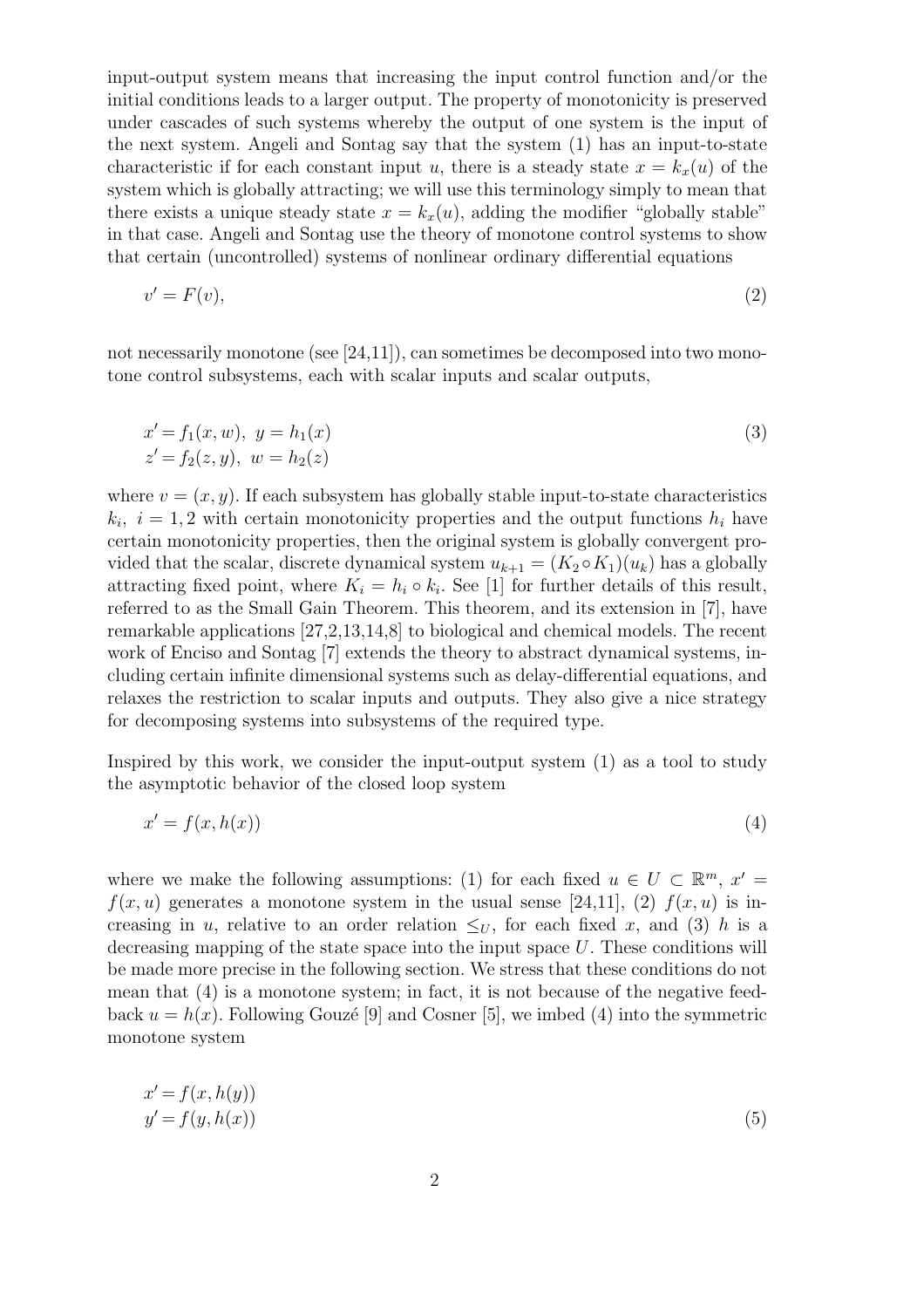which reduces to (4) on the invariant diagonal  $x = y$ . This trick allows us to obtain information, such as the existence of invariant regions and conditions for global convergence, for the dynamics of (4) without assuming that (1) has an input-to-state characteristic. In some of our results, we do assume that a characteristic  $x = k_x(u)$ exists for (1) but we do not assume that  $k_x(u)$  is a globally attracting equilibrium for the open-loop system  $(1)$ , nor do we require conditions assuring continuity of  $k_x$ . Furthermore, our analog of a Small Gain-type theorem, which gives global convergence, requires only that the mapping  $k = h \circ k_x$  has no strict, order-related, period-two points. Remarkably, the existence and uniqueness of the globally attracting equilibrium comes as a consequence of the result, not as part of the hypotheses. Our framework, using systems (1) and (4), includes (3) as a special case as follows:

$$
x' = f_1(x, w)
$$
  
\n
$$
z' = f_2(z, h_1(x))
$$
  
\n
$$
W = h_2(z)
$$
\n(6)

More precisely, the input is w, the state of the system is  $(x, z)$  and the output is W. It has the input-to-state characteristic  $(x, z) = (k_1(w), (k_2 \circ h_1)(x))$  and inputto-output characteristic  $K_2 \circ K_1$ .

As a simple example of the kinds of results obtained, consider the classical "Goodwin Model" of a negative feedback, gene regulatory system modeled by the equations

$$
x'_{1} = g(x_{n}) - \alpha_{1}x_{1}
$$
  
\n
$$
x'_{j} = x_{j-1} - \alpha_{j}x_{j}, \ 2 \leq j \leq n
$$
\n(7)

where  $\alpha_j > 0$  and  $g : \mathbb{R}_+ \to \mathbb{R}_+$  is continuously differentiable and satisfies  $g(0) > 0$ and  $g' < 0$ . See Smith [23] for references. The open loop system is given by

$$
x'_{1} = u - \alpha_{1}x_{1}
$$
  
\n
$$
x'_{j} = x_{j-1} - \alpha_{j}x_{j}, \ 2 \leq j \leq n
$$
  
\n
$$
y = h(x) := g(x_{n})
$$

Let  $k : [0, g(0)] \rightarrow [0, g(0)]$  be defined by

$$
k(u) = g(\beta u), \quad \beta = (\alpha_1 \alpha_2 \cdots \alpha_n)^{-1}.
$$

It is readily seen that k has a unique fixed point  $\bar{u}$ . Our main result for (7) is the following, which also follows from methods developed in [27].

**Proposition 1** If k has no period-two point other than  $\bar{u}$ , then (19) has a globally attracting equilibrium. In particular, this holds if

$$
\max\{-g'(u): 0 \le u \le g(0)/\prod_{i=1}^{n} \alpha_i\} < \prod_{i=1}^{n} \alpha_i \tag{8}
$$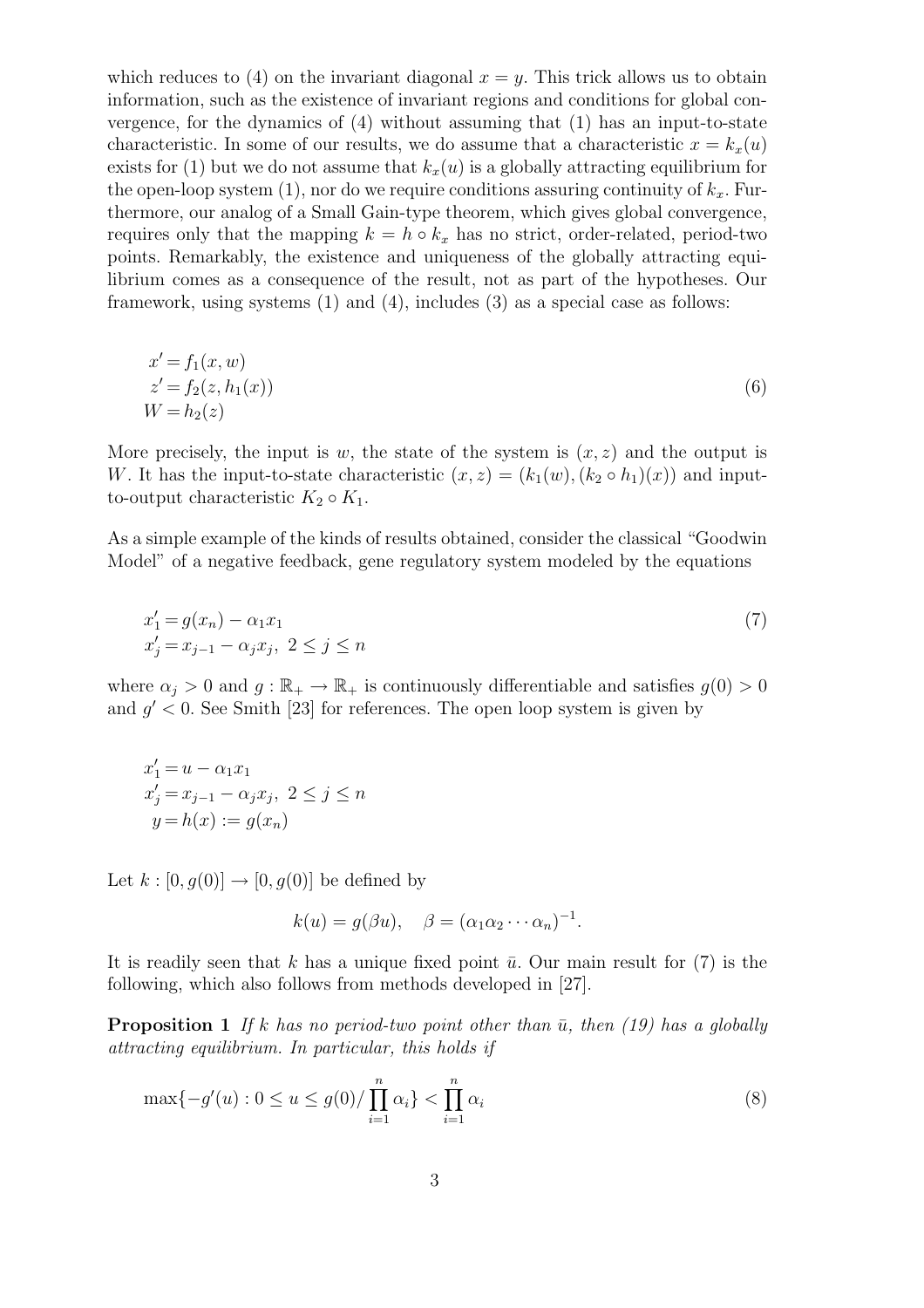Sharper results are obtained in [29] in case f is of Hill type. See [16] for a more complete treatment of the dynamics of (7).

The theory extends as well to delay differential equations, to reaction-diffusion systems, and to discrete dynamical systems, although we treat the latter case elsewhere. For example, Proposition 1 holds if delayed arguments are introduced into the first terms on the right hand side of (7) and diffusion is included. We develop the theory for ordinary differential equations, delay differential equations, and reaction-diffusion systems in the following sections.

## 2 Ordinary Differential Equations

Let  $\mathbb{R}^n$  be ordered by  $\leq$  generated by a cone K with non-empty interior. Recall that  $x \leq y$  means  $y - x \in K$ . Denote by  $K^*$  the cone dual to K. If  $a, b \in \mathbb{R}^n$ , we let  $[a, b] = \{x \in \mathbb{R}^n : a \leq x \leq b\}$  denote the order interval. It is well known that order intervals in finite dimensional spaces are bounded (see [6]). Let  $X \subset \mathbb{R}^n$ .

Our focus is on the asymptotic behavior of the system

$$
x' = f(x, h(x)) \equiv F(x) \tag{9}
$$

which we view as the closed loop system obtained from the open loop, input/output system

$$
x' = f(x, u), \ u \in U
$$
  

$$
y = h(x)
$$
 (10)

by identifying input and output:  $y = u$ .

Assume that  $f: X \times U \to \mathbb{R}^n$  and  $h: X \to U$  are continuous and satisfy

(a)  $\forall u \in U$ ,  $x \to f(x, u)$  is quasimonotone in the sense of condition (QM).

(b) 
$$
\forall x \in X, u_1 \leq_U u_2 \Rightarrow f(x, u_1) \leq f(x, u_2).
$$

(c) 
$$
x_1 \leq x_2 \Rightarrow h(x_2) \leq_U h(x_1)
$$
.

Vector field  $f(x, u)$  satisfies the quasimonotone condition in X if for all  $x, y \in X$ , all  $u \in U$ , and  $\phi \in K^*$  we have:

(QM) 
$$
x \leq y
$$
 and  $\phi(x) = \phi(y)$  implies  $\phi(f(x, u)) \leq \phi(f(y, u))$ .

See the reviews by Hirsch and Smith [12,11]. A consequence of the quasimonotonicity assumption is that the open loop system (10) gives rise to an order preserving, or monotone system in the sense that, with constant input, larger initial data give rise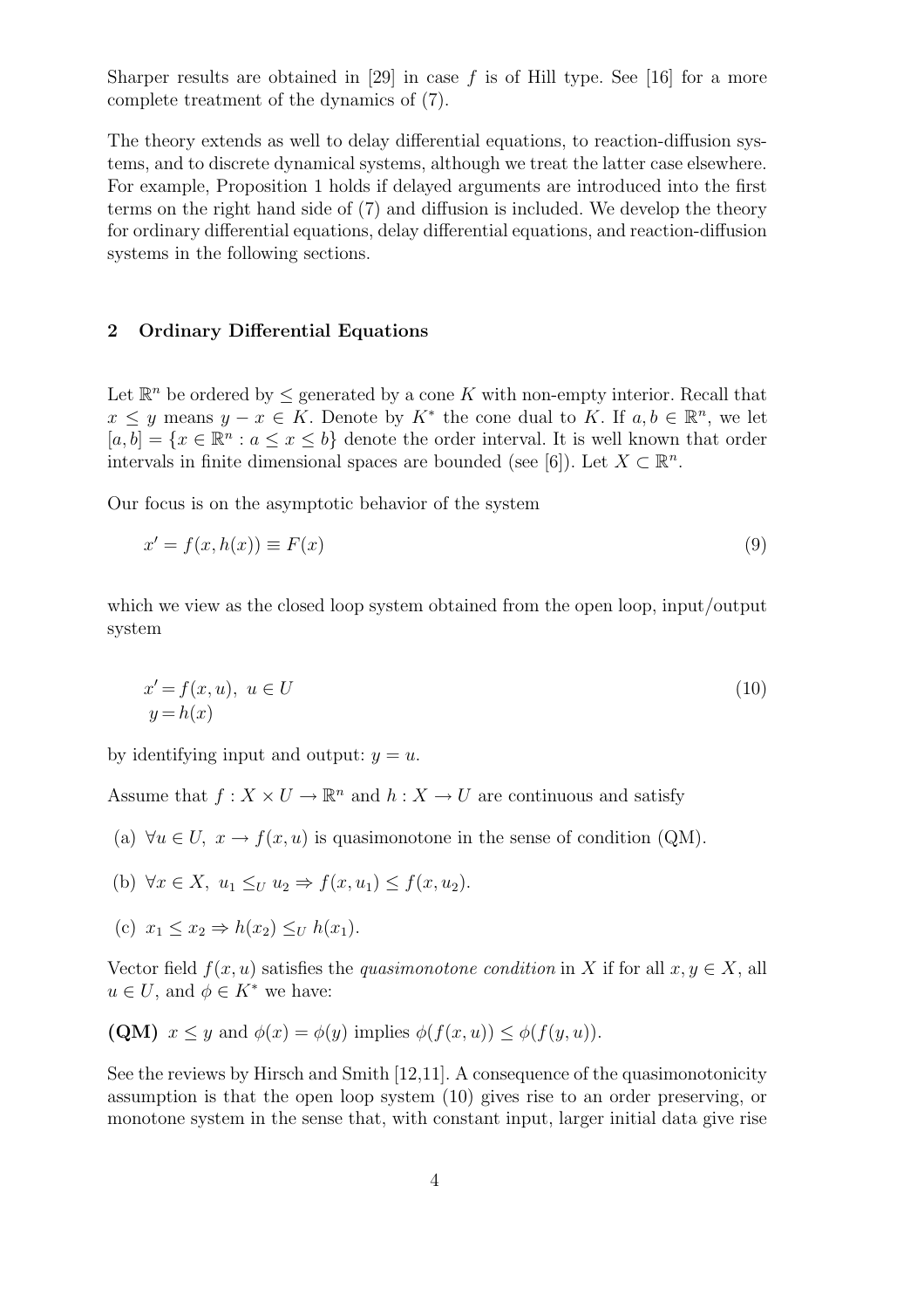to larger states at time  $t > 0$ . The closed loop system (9) does not have this property since the input is not constant. In fact, the input is a nonincreasing function of the output. In this sense, (9) is decomposable into the monotone open loop system with negative feedback.

We assume that solutions of initial value problems for (9) are unique and write  $x(t, x_0)$  for the maximally defined solution of the associated initial value problem  $x(0) = x_0$ . Denote by  $\omega_F(A)$  the omega limit set of set  $A \subset X$  in case it exists.

The closed loop system (9) can be imbedded in the larger symmetric system

$$
x' = f(x, h(y))
$$
  

$$
y' = f(y, h(x)).
$$
 (11)

We assume unique solutions of initial value problems in  $X \times X$ , write  $z = (x, y)$ and use the notation  $z(t, z_0) = (x(t), y(t))$  for the solution satisfying  $z(0, z_0) = z_0$ . Symmetry ensures that  $(x(t), y(t))$  is a solution if and only if  $(y(t), x(t))$  is a solution. By uniqueness of solutions, the diagonal

$$
D = \{(x, x) : x \in X\}
$$

is invariant under (11). If  $z_0 = (x_0, x_0)$ , then  $z(t, z_0) = (x(t, x_0), x(t, x_0))$  where  $x(t, x_0)$  satisfies (9) and  $x(0, x_0) = x_0$ .

The larger system (11) generates a monotone system on  $X \times X \subset \mathbb{R}^n \times \mathbb{R}^n$  with respect to the cone  $C := K \times (-K)$  as we will show below. C gives rise to the order relation

$$
(x, y) \leq_C (\overline{x}, \overline{y}) \Longleftrightarrow x \leq \overline{x} \text{ and } \overline{y} \leq y
$$

The dual cone C<sup>\*</sup> can be represented as  $K^* \times (-K^*)$  where  $(\phi, -\psi)(x, y) = \phi(x) \psi(y)$  holds for  $x, y \in \mathbb{R}^{2n}$  and  $\phi, \psi \in K^*$ .

**Lemma 2** (11) generates a monotone system on  $X \times X$  with respect to  $\leq_C$ .

**Proof:** We need only verify the quasimonotone condition for the vector field  $G(x, y) :=$  $(f(x, h(y)), f(y, h(x)))$  relative to the cone C; see [11]. Given  $(x, y) \leq_C (\bar{x}, \bar{y})$  and  $(\lambda, -\mu) \in C^*$  with  $(\lambda, -\mu)(x, y) = (\lambda, -\mu)(\bar{x}, \bar{y})$ , we must verify that

$$
(\lambda, -\mu)G(x, y) \le (\lambda, -\mu)G(\bar{x}, \bar{y}).\tag{12}
$$

Now,  $(\lambda, -\mu)(x, y) = (\lambda, -\mu)(\bar{x}, \bar{y})$  and  $\lambda, \mu \in K^*$  imply that  $0 \leq \lambda(\bar{x} - x) =$  $\mu(\bar{y}-y) \leq 0$  so  $\lambda(\bar{x}) = \lambda(x)$  and  $\mu(\bar{y}) = \mu(y)$ . As  $x \leq \bar{x}$  and  $\bar{y} \leq y$ , we have

$$
(\lambda, -\mu)G(x, y) = \lambda(f(x, h(y))) - \mu(f(y, h(x)))
$$
  
\n
$$
\leq \lambda(f(x, h(\bar{y}))) - \mu(f(y, h(\bar{x})))
$$
  
\n
$$
\leq \lambda(f(\bar{x}, h(\bar{y}))) - \mu(f(\bar{y}, h(\bar{x}))) = (\lambda, -\mu)G(\bar{x}, \bar{y}).
$$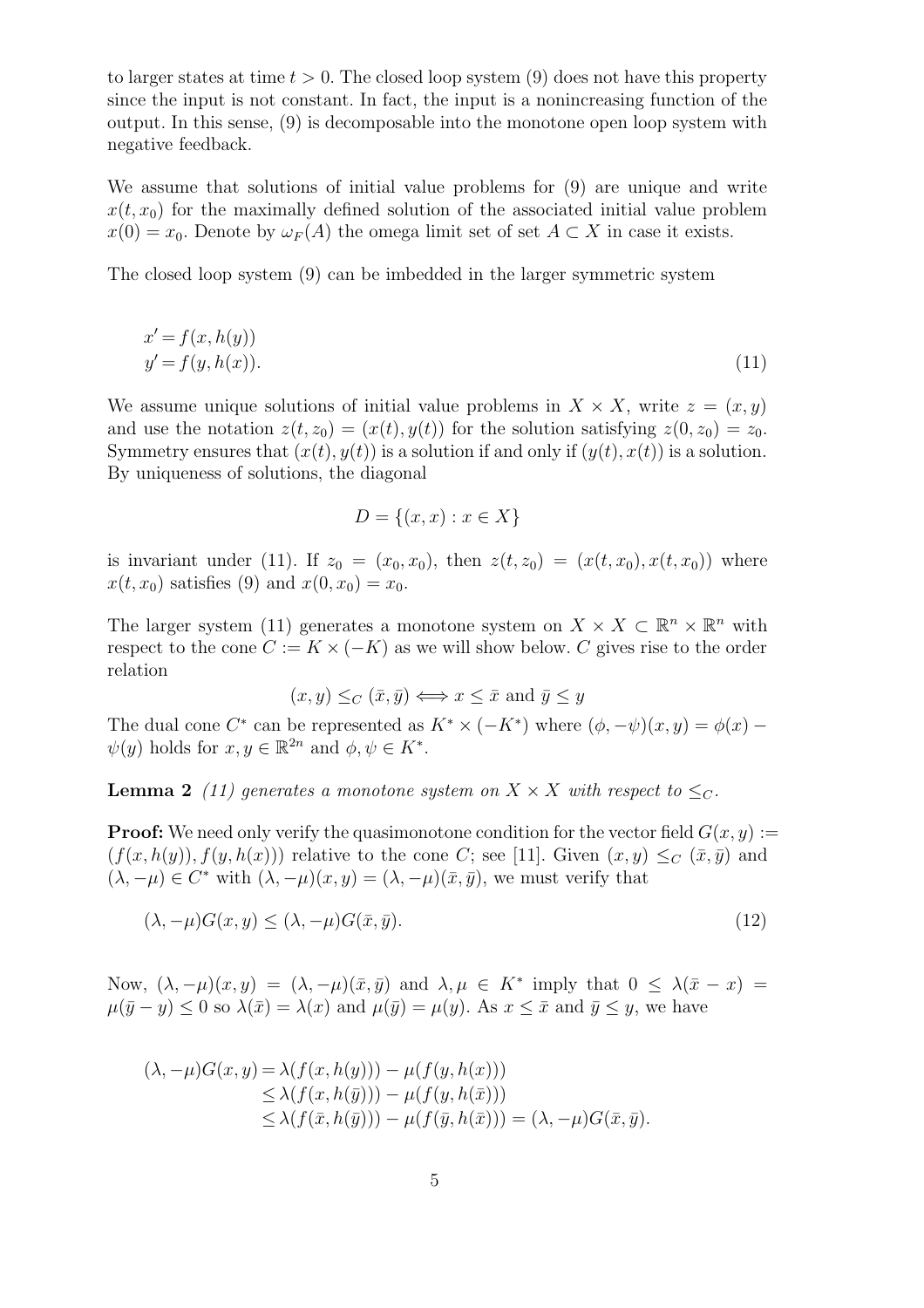where the second line follows from monotonicity of  $f$  and  $h$  and the third line follows from the quasimonotonicity assumption  $(QM)$  for f.  $\blacksquare$ 

Lemma 2 may also be proved by appealing to the theory of monotone input/output systems [1]: the composition of monotone input/output systems is monotone.

We now return to the closed loop system (9). In the following, we give conditions on the open loop system that have important implications for the asymptotic behavior of the closed loop system.

**Proposition 3** Let  $u_0, v_0 \in U$  satisfy  $u_0 \leq_U v_0$  and suppose there exist  $x_0, y_0$  satisfying  $x_0 \le y_0$ ,  $f(y_0, v_0) \le 0 \le f(x_0, u_0)$  with  $[x_0, y_0] \subset X$  and

$$
u_0 \leq_U h(y_0) \leq_U h(x_0) \leq_U v_0. \tag{13}
$$

Then  $[x_0, y_0]$  is positively invariant for (9). There exist  $x_*, y_* \in [x_0, y_0]$  with  $x_* \leq y_*$ such that  $\omega_F([x_0, y_0]) \neq \emptyset$  is compact, invariant and

$$
\omega_F([x_0, y_0]) \subset [x_*, y_*]. \tag{14}
$$

Moreover,  $f(x_*, h(y_*)) = 0 = f(y_*, h(x_*)).$ 

**Proof:** Inequality  $x_0 \leq y_0$  implies that  $(x_0, y_0) \leq_C (y_0, x_0)$ . Define the C-order interval

$$
I := \{(x, y) : (x_0, y_0) \leq_C (x, y) \leq_C (y_0, x_0)\} = \{(x, y) : x_0 \leq x, y \leq y_0\}
$$

and observe that

$$
I \cap D = \{(x, x) : x \in [x_0, y_0]\}.
$$

Using (13), we have

$$
f(x_0, h(y_0)) \ge f(x_0, u_0) \ge 0
$$

and

$$
f(y_0, h(x_0)) \le f(y_0, v_0) \le 0
$$

This implies that

$$
(f(y_0, h(x_0)), f(x_0, h(y_0))) \leq_C (0, 0) \leq_C (f(x_0, h(y_0)), f(y_0, h(x_0))),
$$

which, together with quasimonotonicity of  $G$ , imply that the order interval I is positively invariant for (11) (see [11], sec. 3, Prop. 3.3). Moreover, because of monotonicity of (11) and  $(x_0, y_0) \leq_C \overline{z} \leq_C (y_0, x_0)$  if  $\overline{z} \in I$ , we have

$$
(x_0, y_0) \leq_C z(t, (x_0, y_0)) \leq_C z(t, \overline{z}) \leq_C z(t, (y_0, x_0)) \leq_C (y_0, x_0)
$$

for all  $t \geq 0$  and for all  $\overline{z} \in I$ . Furthermore,  $z(t,(x_0,y_0)) \nearrow (x_*,y_*)$  and  $z(t,(y_0,x_0)) \searrow$  $(y_*, x_*)$ , where the monotonicity implied by the inclination of the arrows is relative to  $\leq_C$ , and  $(x_*, y_*, (y_*, x_*)$  are equilibria of (11). See Figure 1. Put  $\overline{z} = (\overline{x}, \overline{x})$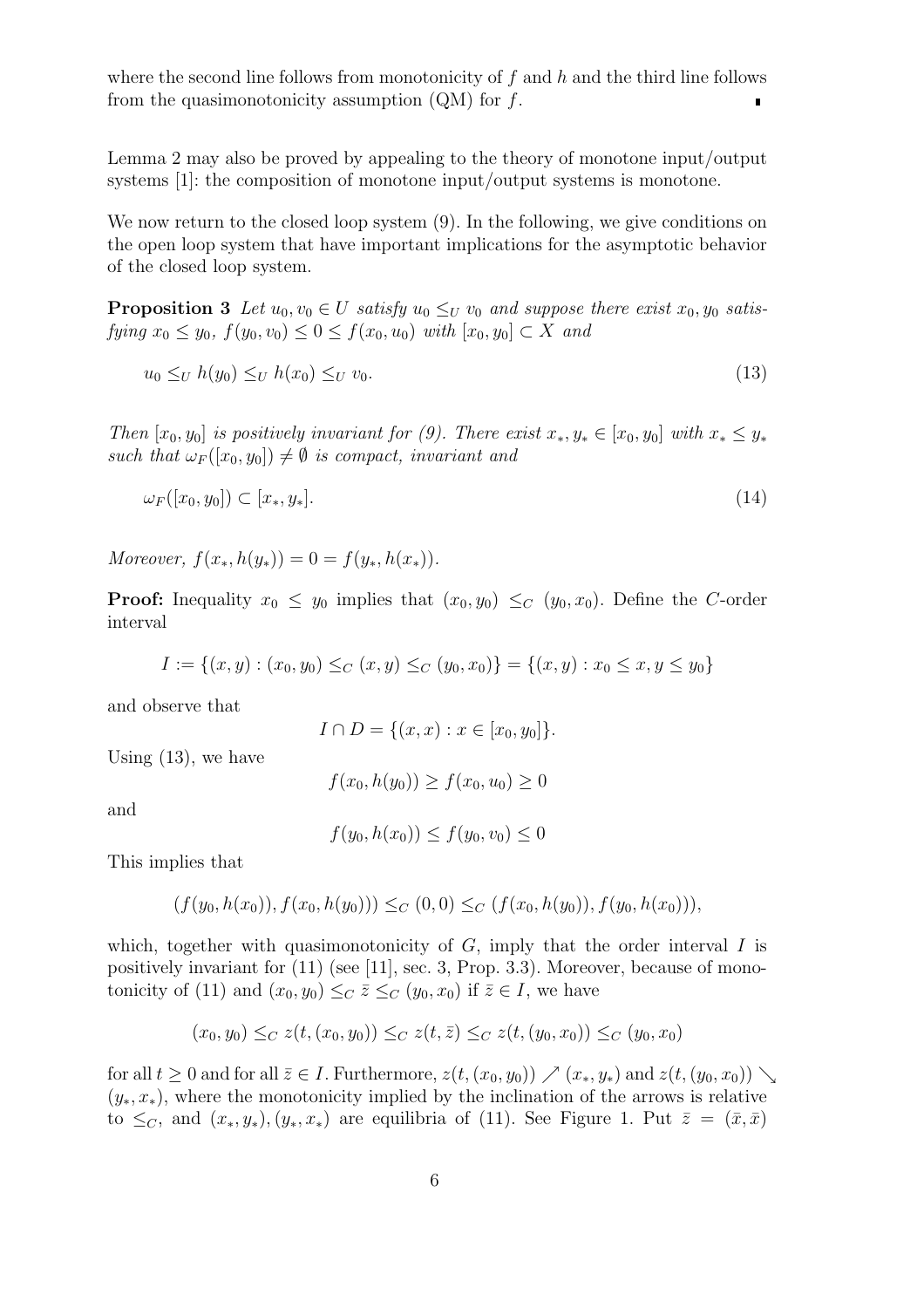

Fig. 1. Converging orbits  $z(t,(x_0,y_0)) \nearrow (x_*,y_*)$  and  $z(t,(y_0,x_0)) \searrow (y_*,x_*)$  and their limits;  $\omega_F([x_0, y_0])$  belongs to the dashed box.

where  $\bar{x} \in [x_0, y_0],$  write  $z(t,(x_0, y_0)) = (x(t, x_0, y_0), y(t, x_0, y_0))$  so  $z(t,(y_0, x_0)) =$  $(y(t, x_0, y_0), x(t, x_0, y_0))$ , to obtain

$$
(x_0, y_0) \leq_C (x(t, x_0, y_0), y(t, x_0, y_0)) \leq_C (x(t, \bar{x}), x(t, \bar{x}))
$$
  

$$
\leq_C (y(t, x_0, y_0), x(t, x_0, y_0)) \leq_C (y_0, x_0)
$$

or, on taking the first components,

$$
x_0 \le x(t, x_0, y_0) \le x(t, \bar{x}) \le y(t, x_0, y_0) \le y_0
$$

where  $x(t, x_0, y_0) \nearrow x_*$  and  $y(t, x_0, y_0) \searrow y_*$  relative to  $\leq$ . This implies the positive invariance of  $[x_0, y_0]$  for (9) and the remaining assertions.

 $\blacksquare$ 

Remark 4 Proposition 3 could be stated more concisely by replacing the assumptions concerning  $x_0, y_0, u_0, v_0$  including (13) by the existence of  $x_0 \le y_0$  such that  $f(y_0, h(x_0)) \leq 0 \leq f(x_0, h(y_0))$ . This amounts to taking  $u_0 = h(y_0)$  and  $v_0 = h(x_0)$ . However in applications, it may be easier to identify  $x_0, y_0, u_0, v_0$  satisfying the hypotheses of Proposition 3 than to determine such  $x_0, y_0$ .

We observe that the positive invariance of  $[x_0, y_0]$  for (9) asserted in Proposition 3 implies the existence of an equilibrium for (9) in  $[x_*, y_*]$ . See e.g. Hale, [10], Chapter 1, Theorem 8.2.

An immediate consequence of the final assertion of Proposition 3 is the following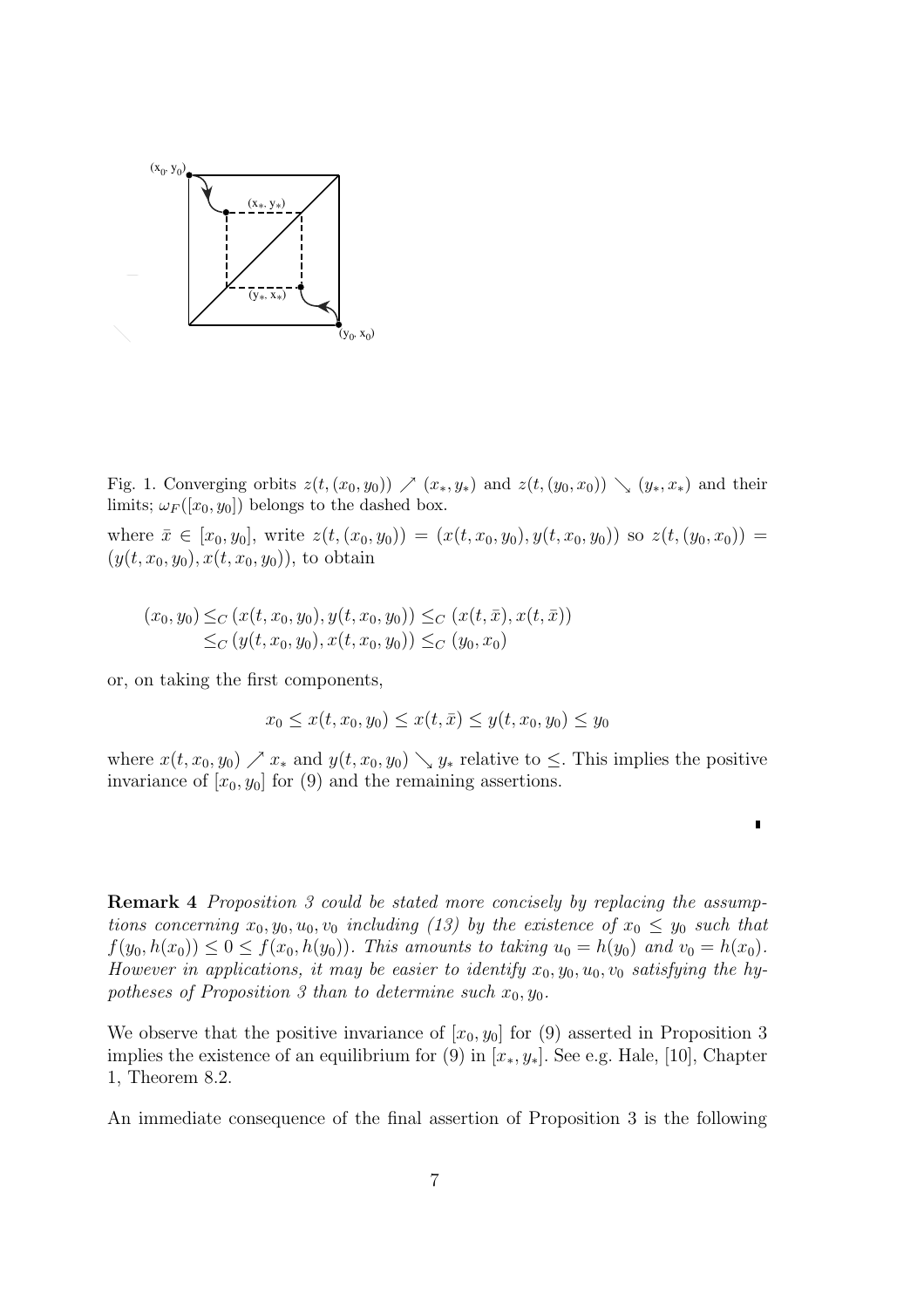result.

Corollary 5 Let the hypotheses of Proposition 3 hold and suppose that

$$
a, b \in [x_0, y_0], \ a \le b, \ f(a, h(b)) = 0 = f(b, h(a)) \Rightarrow a = b \tag{15}
$$

holds. Then  $x_* = y_*$ ,  $F(x_*) = 0$  and

$$
\omega_F([x_0, y_0]) = \{x_*\}.
$$

Symmetry dictates that equilibria of (11) come in pairs  $(a, b)$  and  $(b, a)$ ; if  $a = b$ , we say the equilibrium is symmetric. Since  $a \leq b$  if and only if  $(a, b) \leq_C (b, a)$ , hypothesis (15) just says that (11) does not have a C-ordered, non-symmetric pair  $(a, b), (b, a)$  of equilibria in the order interval  $I := [(x_0, y_0), (y_0, x_0)]_C$ .

Remark 6 Hypothesis (13) is key: we require that corresponding to two ordered inputs  $u_0, v_0$  there are corresponding ordered sub- and super-equilibria  $x_0, y_0$  of (10) with the restriction that the corresponding outputs  $h(x_0)$ ,  $h(y_0)$  should fall between the given inputs. This requirement is trivially satisfied in case that  $U = [u_0, v_0]_U =$  ${u \in \mathbb{R}^m : u_0 \leq_U u \leq_U v_0}$  since  $h(X) \subset U$  and h is decreasing.

The open loop system is said to have an input-to-state characteristic if to each  $u \in U$ ,  $f(x, u) = 0$  has a unique solution  $x := k_x(u) \in X$ . In that case,  $k : U \to U$ defined by  $k(u) = h(k_x(u))$  is called the input-to-output characteristic.

Corollary 7 Suppose that  $U = [u_0, \infty) := \{u \in \mathbb{R}^m : u_0 \leq_U u\}$  and that (10) has an input-to-state characteristic  $k_x$  satisfying  $k_x(u_0) \leq k_x(u)$  for  $u \geq u_0$ , and  $X_0 := \bigcup_{u \geq u_0} [k_x(u_0), k_x(u)] \subset X$ . If the input-to-output characteristic  $k : U \to U$  has no pair  $u, v \in U$ ,  $u \leq_{U} v$  such that  $k(u) = v$ ,  $k(v) = u$ , then (9) has an equilibrium  $x_* \in [k_x(u_0), k_x(h(x_0))]$  and

$$
\omega_F(x) = x_*, \ x \in X_0.
$$

**Proof:** The assertion follows from Proposition 3 and Corollary 5 applied to  $[u_0, v_0]_U$ for each  $v_0$  chosen as follows: put  $x_0 = k_x(u_0)$  and let  $v_0$  satisfy  $h(x_0) \leq_U v_0$ . Recall that h is assumed to map X into U so  $u_0 \leq_U h(x_0)$ . If  $y_0 = k_x(v_0)$ , then  $y_0 \geq x_0$ because  $v_0 \geq u_0$  and  $u_0 \leq_U h(y_0) \leq_U h(x_0) \leq_U v_0$ . Therefore, the hypotheses of Proposition 3 are satisfied. If  $a, b \in [x_0, y_0], a < b$ , and  $f(a, h(b)) = 0 = f(b, h(a))$ then  $a = k_x(h(b))$  and  $b = k_x(h(a))$  and consequently  $h(a) \neq h(b)$  so  $h(b) <sub>U</sub>$  $h(a)$  by hypothesis (c). Applying h, we have  $h(a) = k(h(b))$  and  $h(b) = k(h(a)),$ contradicting our hypothesis. Thus, Corollary 5 implies the result.  $\blacksquare$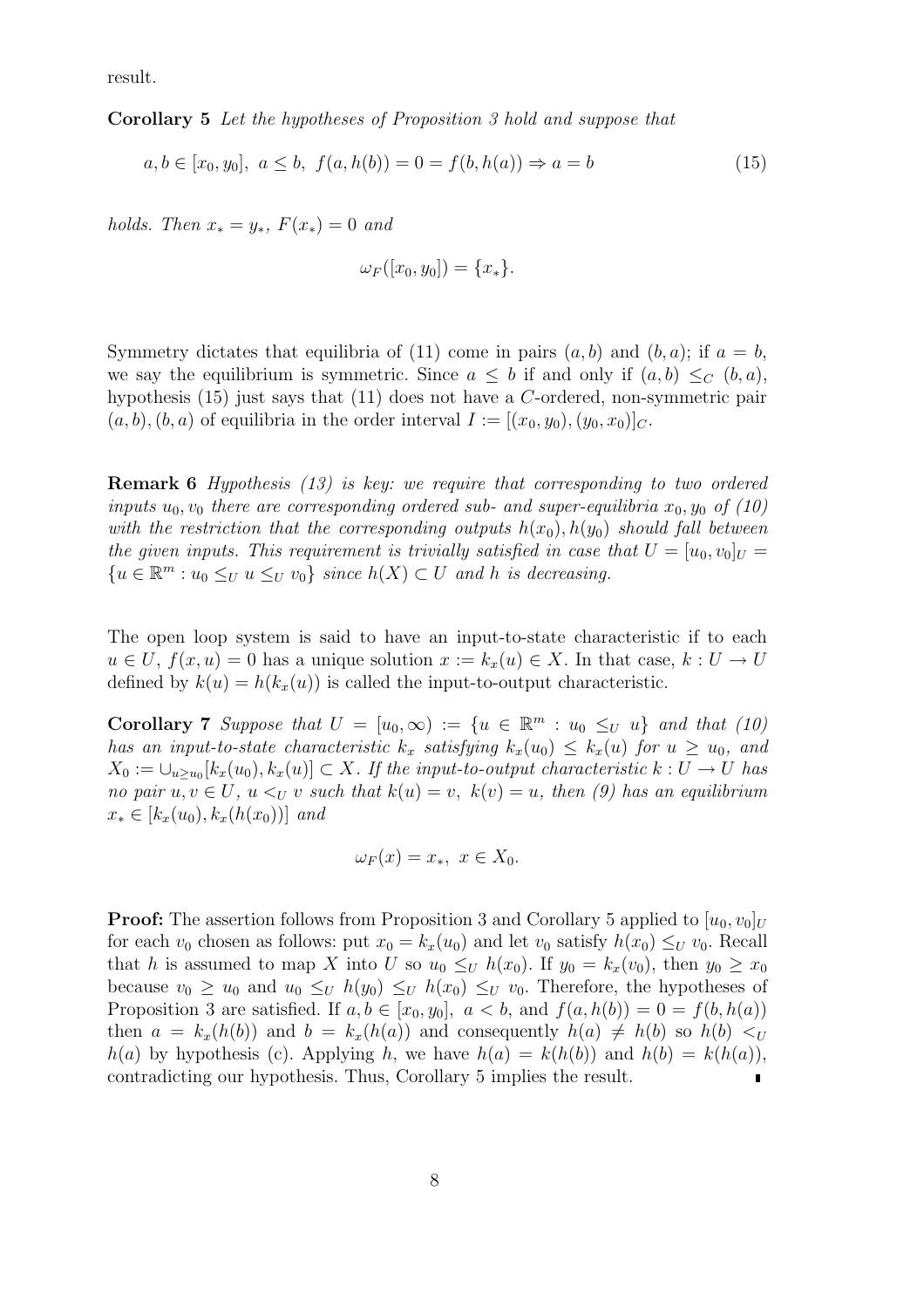Remark 8 The assumption that h is decreasing gives a negative feedback character to the closed loop system  $(9)$ . One could instead modify  $(c)$  to assume that h is increasing, i.e., that  $x_1 \leq x_2$  implies that  $h(x_1) \leq_U h(x_2)$ . However, in this case, the closed loop system  $(9)$  satisfies the quasimonotone condition  $(QM)$  and therefore generates a monotone system in its own right. As there is already a well-developed theory for monotone systems, especially regarding convergence to equilibria, we do not pursue this direction here.

A simple family of examples of the theory is given by systems of the form

$$
x' = Ax + h(x) \tag{16}
$$

on  $\mathbb{R}^n_+$ , where A is a Hurwitz stable, quasi-positive matrix  $(a_{ij} \geq 0, i \neq j)$ . In that case, it is well-known that  $-A^{-1} = \int_0^\infty e^{At} dt \ge 0$  in the sense that all entries are nonnegative. In case that A is irreducible, which we do not assume, then  $e^{At} \gg 0, t >$  $0$  so  $-A^{-1} \gg 0$  (all entries positive). Let  $s(A)$  denote the stability modulus of matrix A, the maximum real part of any eigenvalue;  $s(A)$  is the dominant eigenvalue of A in case A is quasipositive. Assume that  $h: \mathbb{R}^n_+ \to \mathbb{R}^n_+$  is continuously differentiable and decreasing:  $x \leq \bar{x}$  implies  $h(\bar{x}) \leq h(x)$  (so  $Dh(x) \leq 0$ ). With these hypotheses,  $\mathbb{R}^n_+$  is positively invariant for (16).

Our assumptions imply that any solution  $x(t)$  of (16) with  $x(0) \geq 0$  satisfies

$$
x' \le Ax + h(0)
$$

so by standard comparison theorems,  $0 \leq x(t) \leq y(t)$ , where  $y(t)$  satisfies the linear inhomogeneous differential equation and  $y(0) = x(0)$ . As A is a stable matrix,  $y(t) \rightarrow$  $-A^{-1}h(0)$  and hence the omega limit set of  $x(t)$  belongs to  $X := [0, -A^{-1}h(0)]$ . We may as well restrict  $(16)$  to X.

The open loop system, given by

$$
x' = f(x, u) := Ax + u
$$
  
\n
$$
y = h(x)
$$
\n(17)

where we may as well restrict u to belong to  $U := [0, h(0)]$ . The open loop system has a globally stable, non-decreasing input-to-state characteristic  $k_x : U \to X$  defined by  $k_x(u) := -A^{-1}u$ . We employ the standard ordering generated by  $\mathbb{R}^n_+$  on both X and U.

In order to apply Corollary 7 we let  $u_0 = 0$  and observe that input to output characteristic  $k : U \to U$  is defined by

$$
k(u) = h(-A^{-1}u)
$$

**Proposition 9** Suppose that there does not exist  $u, v \in U$ ,  $u < v$  such that  $k(u) = v$ and  $k(v) = u$ . Then (16) has a globally attracting equilibrium in  $\mathbb{R}^n_+$ .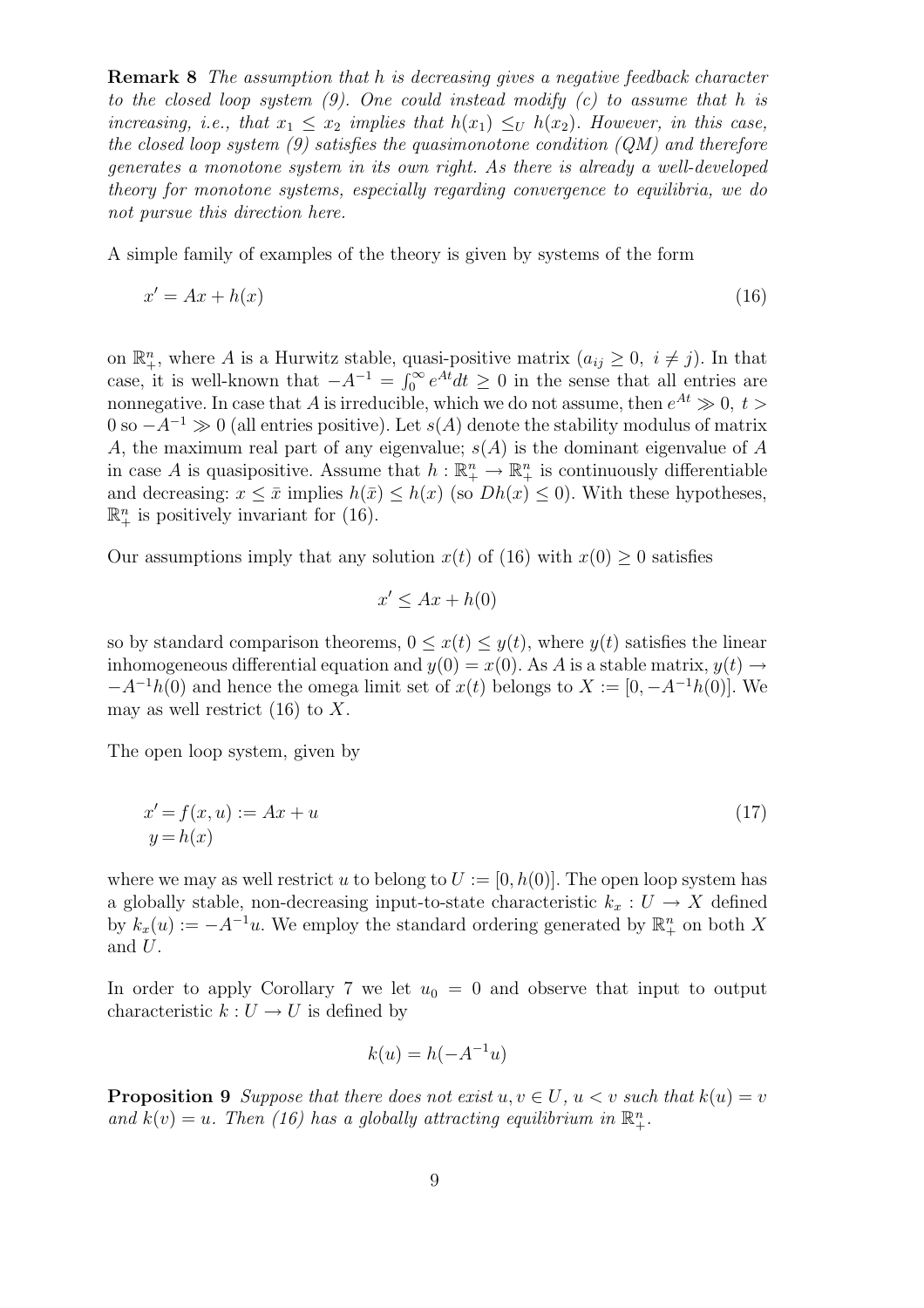Alternatively, we could apply Lemma 3 and Corollary 5 to obtain the following result.

**Proposition 10** Suppose that whenever  $a, b \in X$  satisfy  $a < b$  and  $h(b) < h(a)$ , then  $A - \int_0^1 Dh(sh + (1-s)a)ds$  is irreducible and

$$
s\left[A - \int_{0}^{1} Dh(sb + (1-s)a)ds\right] \neq 0.
$$
\n(18)

Then (16) has a globally attracting equilibrium in  $\mathbb{R}^n_+$ .

**Proof:** Choose  $x_0 = u_0 = 0$  and let  $v_0 = h(0)$ ,  $y_0 = -A^{-1}v_0$ . Then the hypotheses of Proposition 3 are satisfied:  $f(x_0, u_0) = 0 = f(y_0, v_0)$  and  $u_0 \le h(y_0) \le h(x_0) = v_0$ . But we would like to conclude global stability. Corollary 5 requires consideration of  $a, b \in [0, y_0]$  satisfying  $a \leq b$  and  $f(a, h(b)) = 0 = f(b, h(a))$ . Equivalently,  $Aa + h(b) = 0 = Ab + h(a)$  or, if  $v := b - a$ , then

$$
0 = Av - [h(b) - h(a)] = [A - \int_{0}^{1} Dh(sb + (1 - s)a)ds]v
$$

If  $v \neq 0$ , then  $h(b) \neq h(a)$  by the equality above since A is nonsingular so  $v > 0$ . Since  $A - \int_0^1 Dh(sb + (1-s)a)ds$  is irreducible by hypothesis, it follows that the quasi-positive matrix  $[A - \int_0^1 Dh(sh + (1 - s)a)ds]$  is singular and that its stability modulus (eigenvalue of largest real part) is zero by the Perron-Frobenius theory [4]. But this contradicts (18).  $\blacksquare$ 

A particular example of (16), treated in [23], is the gene regulatory system modeled by the equations

$$
x'_{1} = g(x_{n}) - \alpha_{1}x_{1}
$$
  
\n
$$
x'_{j} = x_{j-1} - \alpha_{j}x_{j}, \ j \ge 2
$$
\n(19)

where  $\alpha_j > 0$  and  $g : \mathbb{R}_+ \to \mathbb{R}_+$  is continuously differentiable and satisfies  $g(0) > 0$ and  $g' < 0$ . The matrix A is clearly stable and quasi-positive. Since the open loop system, obtained by replacing  $g(x_n)$  by u, has scalar input and scalar output, we modify slightly our notation from the general case. Let  $h(x) := g(x_n)$  denote the output. The open loop system has input-to-state characteristic given by

$$
k_x(u) = u(\alpha_1^{-1}, (\alpha_1 \alpha_2)^{-1}, \cdots, (\alpha_1 \alpha_2 \cdots \alpha_n)^{-1})^T
$$

for  $u \in U = [0, g(0)]$ . We may take  $X := [0, -A^{-1}(g(0), 0, \dots, 0)^T] = [0, k_x(g(0))]$ . The input-to-output characteristic  $k = h \circ k_x : U \to U$  is given by

$$
k(u) = g(\beta u), \quad \beta = (\alpha_1 \alpha_2 \cdots \alpha_n)^{-1}.
$$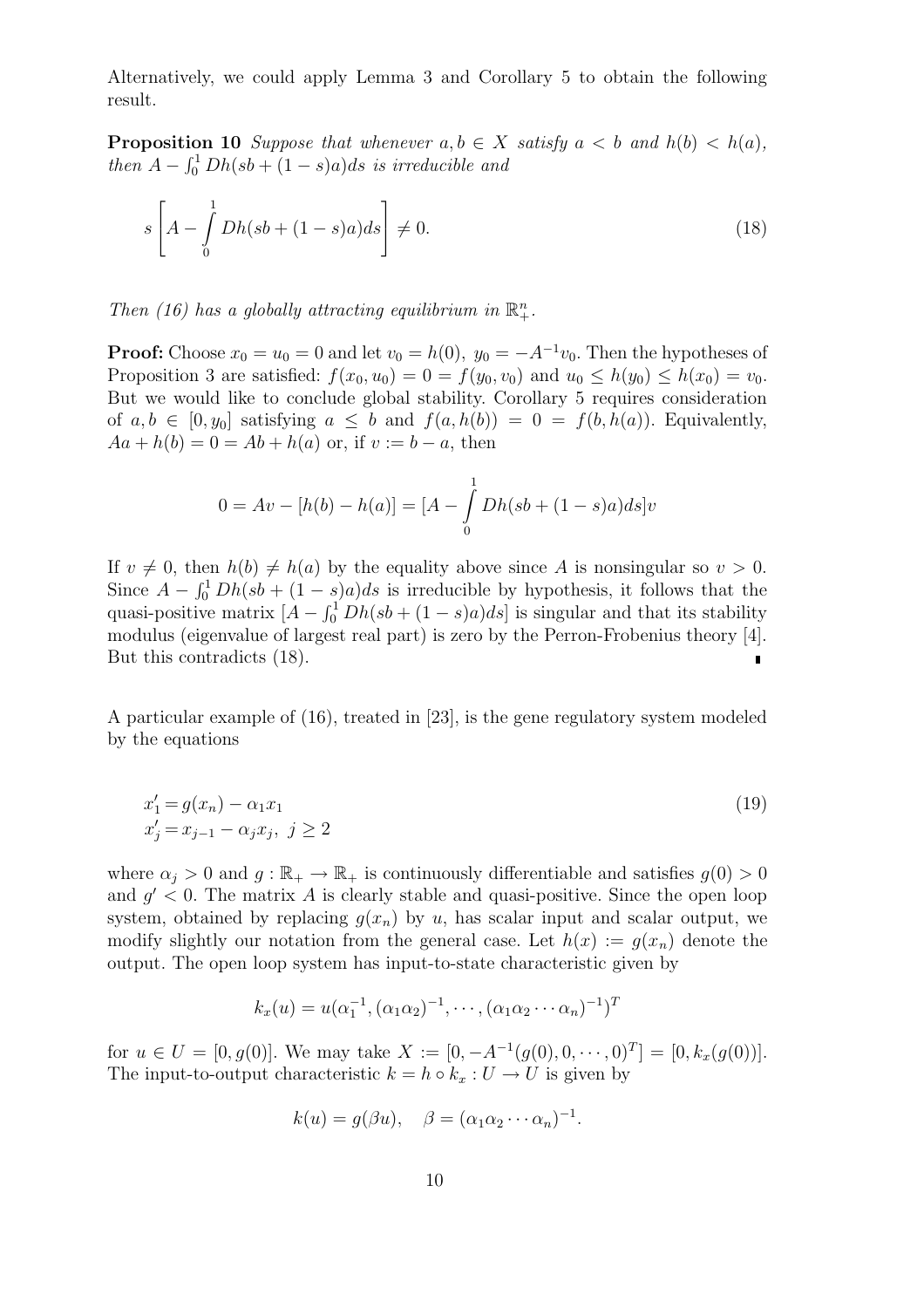Obviously, k has a unique fixed point  $\bar{u} > 0$  since it is strictly decreasing. The unique equilibrium of (19) is

$$
\bar{x}=k_x(\bar{u})
$$

Applying Proposition 9 we get the following result.

**Proposition 11** Assume that  $k \circ k(u) = u$  for  $u \in [0, g(0)]$  implies that  $u = \bar{u}$ . Then  $\bar{x}$  is globally attracting for (19).

Proof: Follows from Corollary 7.

A necessary condition that k has a nontrivial period-two point is that  $k'(u) = -1$  for some  $u \in [0, q(0)]$ . Since  $k : [0, q(0)] \to [0, q(0)]$  satisfies  $k(0) = q(0)$  and  $k(q(0)) > 0$ , by the Mean Value Theorem  $k'(u) > -1$  for some u. Therefore, if we assume that  $k'(u) > -1$  for all  $u \in [0, g(0)]$  then k has no nontrivial period-two points. As  $k'(u) = \beta g'(\beta u)$ , Proposition 11 implies Proposition 1.

Alternatively, we may apply Proposition 10 to get Proposition 1 of the introduction. For this, we need to revert to the notation of the general case and take  $h(x) =$  $(g(x_n), 0, \dots, 0)$ . Indeed, using the mean value theorem to evaluate the integral, consider the matrix

$$
A - \int_{0}^{1} Dh(sb + (1 - s)a)ds = \begin{bmatrix} -\alpha_1 & 0 & \cdots & 0 & -g'(\eta) \\ 1 & -\alpha_2 & \cdots & 0 & 0 \\ \vdots & \vdots & \ddots & \vdots & \vdots \\ 0 & 0 & \cdots & 1 & -\alpha_n \end{bmatrix}
$$
(20)

where  $\eta \in [0, g(0)\beta]$ . It is quasipositive so its dominant eigenvalue is real; its characteristic equation is given by

$$
(\alpha_1 + \lambda)(\alpha_2 + \lambda) \cdots (\alpha_n + \lambda) + g'(\eta) = 0.
$$

If  $-g'(\eta) \neq \prod_{i=1}^n \alpha_i$  holds, then the stability modulus of the above matrix cannot vanish.

## 2.1 An Alternative Formulation

The effect of our assumptions (a)-(c) is that  $f(x, h(y))$  is quasi-monotone in x for fixed y and nonincreasing in y for fixed x. Consequently, we may remove the control theoretic aspects of our theory by simply considering

$$
x' = F(x) := f(x, x) \tag{21}
$$

where  $f: X \times X \rightarrow X$  satisfies

 $\blacksquare$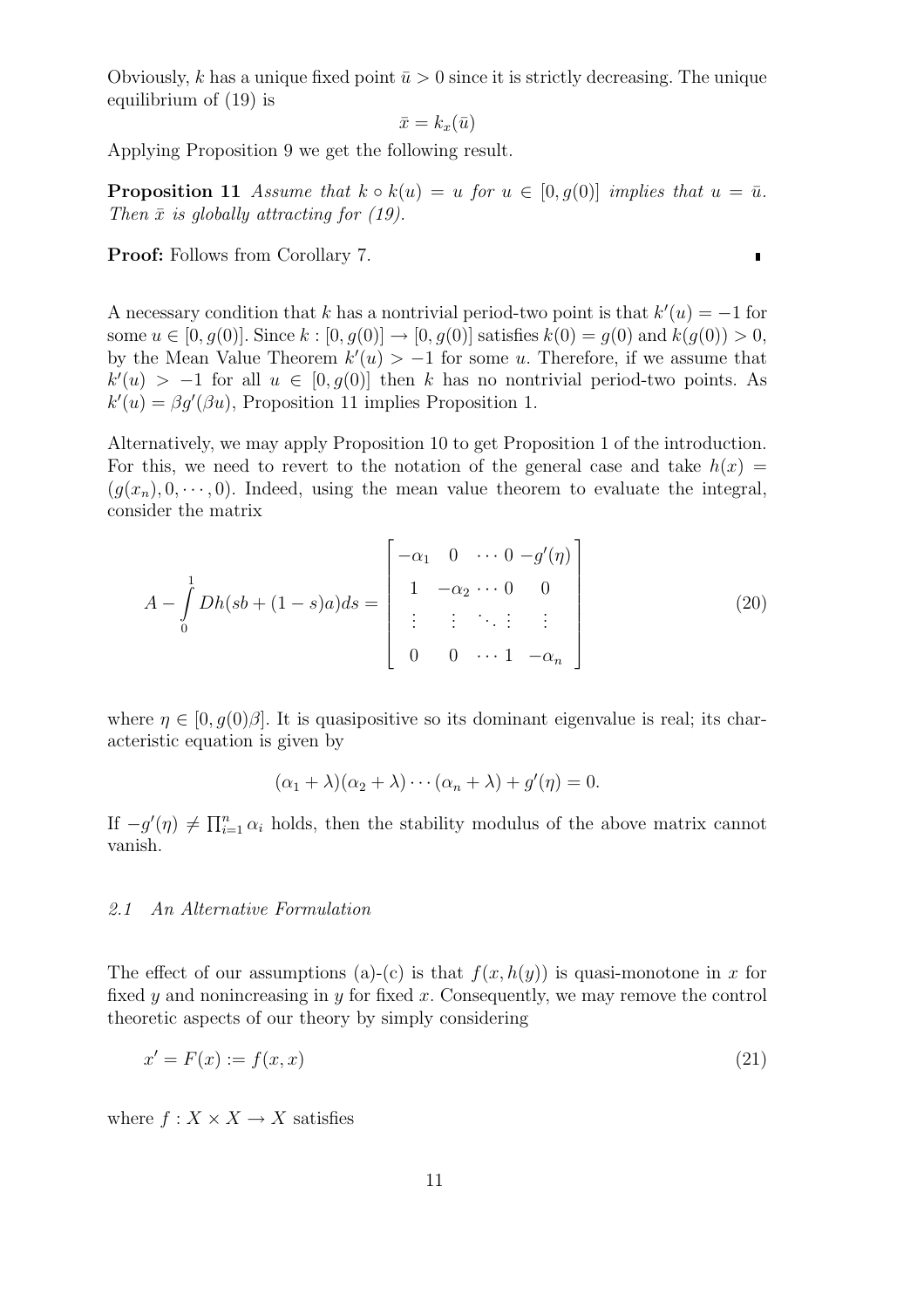- (i)  $\forall y \in X$ ,  $x \to f(x, y)$  is quasimonotone in the sense of condition (QM).
- (ii)  $\forall x \in X, y_1 \leq y_2 \Rightarrow f(x, y_2) \leq f(x, y_1)$ .

In that case, the symmetric system

$$
x' = f(x, y)
$$
  

$$
y' = f(y, x)
$$

is quasimonotone with respect to the ordering  $\leq_C$  and a somewhat more elegant version of Proposition 3 holds

**Proposition 12** Suppose there exist  $x_0, y_0$  satisfying  $x_0 \leq y_0$ ,  $[x_0, y_0] \subset X$ , and

$$
f(y_0, x_0) \le 0 \le f(x_0, y_0) \tag{22}
$$

Then  $[x_0, y_0]$  is positively invariant for (21). There exist  $x_*, y_* \in [x_0, y_0]$  with  $x_* \leq y_*$ such that  $\omega_F([x_0, y_0]) \neq \emptyset$  is compact, invariant and

$$
\omega_F([x_0, y_0]) \subset [x_*, y_*]. \tag{23}
$$

Moreover,  $f(x_*, y_*) = 0 = f(y_*, x_*)$ .

In fact, the two formulations are equivalent. As noted above, if  $f$  and  $h$  satisfy (a)-(c), then  $f(x, y) := f(x, h(y))$  satisfies (i) and (ii). Conversely, if f satisfies (i)-(ii), let  $U = -X$  with  $K_U = K$ , define  $g: X \times U \to X$  by  $g(x, u) := f(x, -u)$  and  $h: X \to U$  by  $h(x) = -x$ . Then g and h satisfy (a)-(c) and  $F(x) = g(x, h(x))$ . It is a matter of taste which approach to take.

### 3 Functional Differential Equations

As in the previous section, let K be a cone in  $\mathbb{R}^n$  with nonempty interior generating a partial order  $\leq$  on  $\mathbb{R}^n$  and let  $K^*$  denote the dual cone. The cone K induces a cone  $\mathcal{C}_K$  in the Banach space  $\mathcal{C} := C([-r, 0], \mathbb{R}^n)$ , where  $r > 0$ , defined by

$$
\mathcal{C}_K = \{ \phi \in \mathcal{C} : \phi(\theta) \ge 0, \ -r \le \theta \le 0 \}.
$$

We use the same notation  $\leq$  for the order relation in  $\mathbb{R}^n$  and C since no confusion should result. Let  $K_U$  be a cone in  $\mathbb{R}^m$  generating the partial order  $\leq_U$ .  $K_U$  induces a cone  $\mathcal{U}_{K_U}$  in the Banach space  $\mathcal{U} := C([-r, 0], \mathbb{R}^m)$  in the same way. Again, we use the notation  $\leq_U$  for both order relations generated by  $K_U$ . It will be convenient to have notation for the natural imbedding of  $\mathbb{R}^n$  into  $\mathcal{C}(\mathbb{R}^m)$  into  $\mathcal{CU})$ . If  $x \in \mathbb{R}^n$ , let  $\hat{x} \in \mathcal{C}$  be the constant function equal to x for all values of its argument. Let  $\mathcal{X} \subset \mathcal{C}$  and  $\mathcal{U} \subset \mathcal{CU}$  and let  $X = \{x \in \mathbb{R}^n : \hat{x} \in \mathcal{X}\}$  and  $U = \{u \in \mathbb{R}^m : \hat{u} \in \mathcal{U}\}.$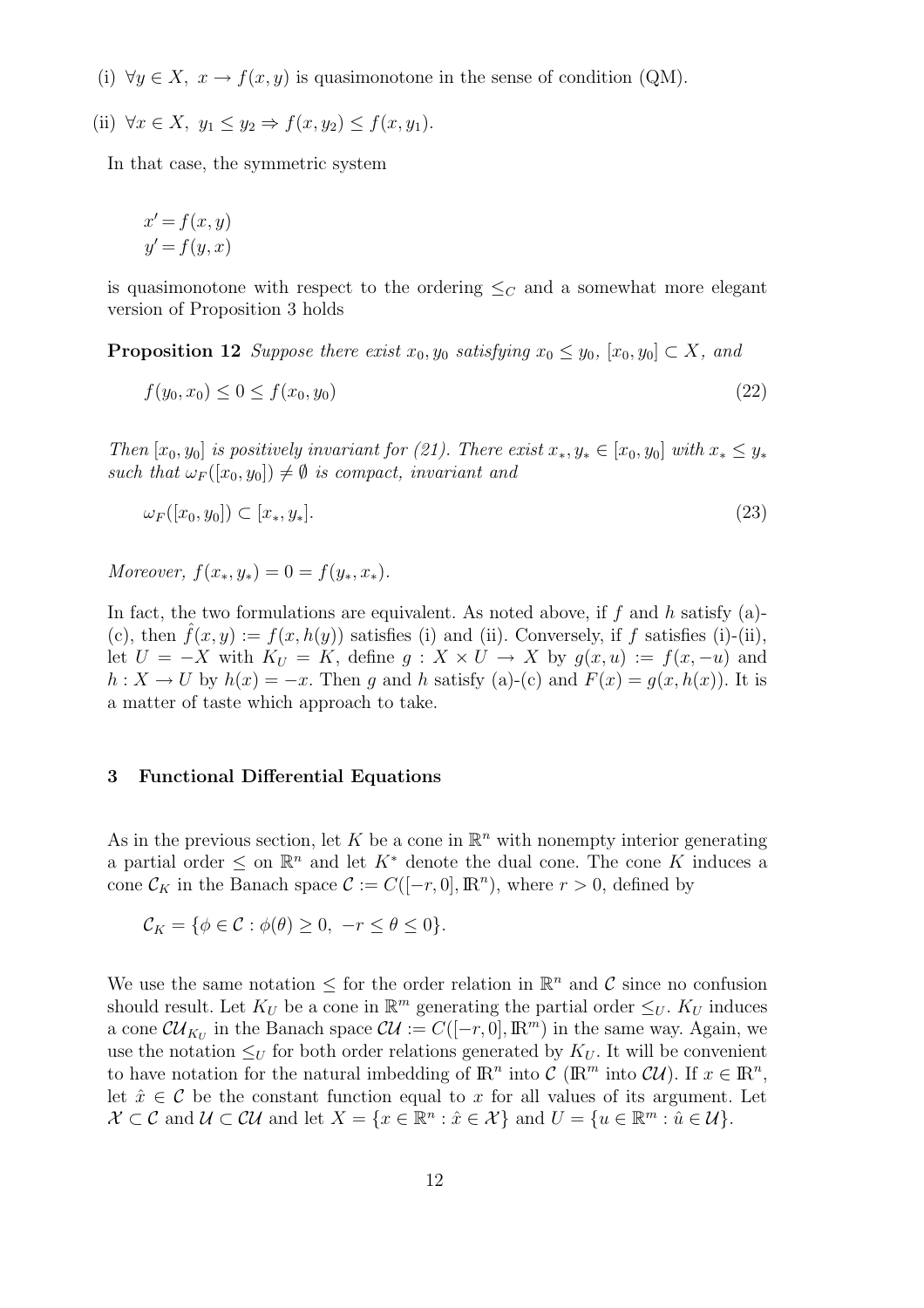We consider the closed loop system

$$
x' = f(x_t, \mathbf{h}(x_t)) \equiv F(x_t) \tag{24}
$$

obtained from the open loop system

$$
x' = f(x_t, \psi), \ \psi \in \mathcal{U}
$$
  
 
$$
y = \mathbf{h}(x_t)
$$
 (25)

by identifying input and output:  $\psi = \mathbf{h}(x_t)$ .

Assume that  $f: \mathcal{X} \times \mathcal{U} \to \mathbb{R}^n$  and  $\mathbf{h}: \mathcal{X} \to \mathcal{U}$  are continuous and satisfy

- (a)  $\forall \psi \in \mathcal{U}, \ \phi \rightarrow f(\phi, \psi)$  is quasimonotone in sense of (QMD).
- (b)  $\forall \phi \in \mathcal{X}, \psi_1 \leq_U \psi_2 \Rightarrow f(\phi, \psi_1) \leq f(\phi, \psi_2).$
- (c)  $\forall x \in X, \exists u := h(x) \in U$  such that  $\mathbf{h}(\hat{x}) = \hat{u}; \phi_1 \leq \phi_2 \Rightarrow \mathbf{h}(\phi_2) \leq_U \mathbf{h}(\phi_1)$ .

Hypothesis (c) says that h maps constant functions into constant functions and is decreasing.

The quasimonotone condition is:

(QMD)  $\phi, \chi \in \mathcal{X}, \psi \in \mathcal{U}, \phi \leq \chi$  and  $\eta(\phi(0)) = \eta(\chi(0))$  for some  $\eta \in K^*$ , implies  $\eta(f(\phi, \psi)) \leq \eta(f(\chi, \psi)).$ 

This assumption implies that for each fixed  $\psi$ , the open loop system (25) is monotone.

We assume that solutions of initial value problems associated with (24) are unique and write  $x(t, \phi)$   $(x_t(\phi))$  for the maximally extended solution (state) of the associated initial value problem  $x_0 = \phi$ . Denote by  $\omega_F(A)$  the omega limit set of set  $A \subset \mathcal{X}$  in case it exists.

As for ODEs, we imbed (24) into the symmetric delay system

$$
x' = f(x_t, \mathbf{h}(y_t))
$$
  

$$
y' = f(y_t, \mathbf{h}(x_t)).
$$
 (26)

We assume unique solutions of initial value problems in  $\mathcal{X} \times \mathcal{X}$ , write  $z = (x, y)$ ,  $z_t =$  $(x_t, y_t)$  and use the notation  $z(t, \eta) = (x(t, \eta), y(t, \eta))$  for the solution satisfying  $z_0(\eta) = \eta = (\phi, \psi) \in \mathcal{X} \times \mathcal{X}$ . Assume also that  $G(\phi, \psi) := (f(\phi, h(\psi)), f(\psi, h(\phi))),$ the right hand side of (26), is completely continuous. Symmetry of (26) ensures that  $(x(t, \eta), y(t, \eta))$  is a solution with initial value  $\eta = (\phi, \psi)$  if and only if  $(y(t, \eta), x(t, \eta))$ is a solution with initial value  $\xi = (\psi, \phi)$ . Uniqueness of solutions implies that the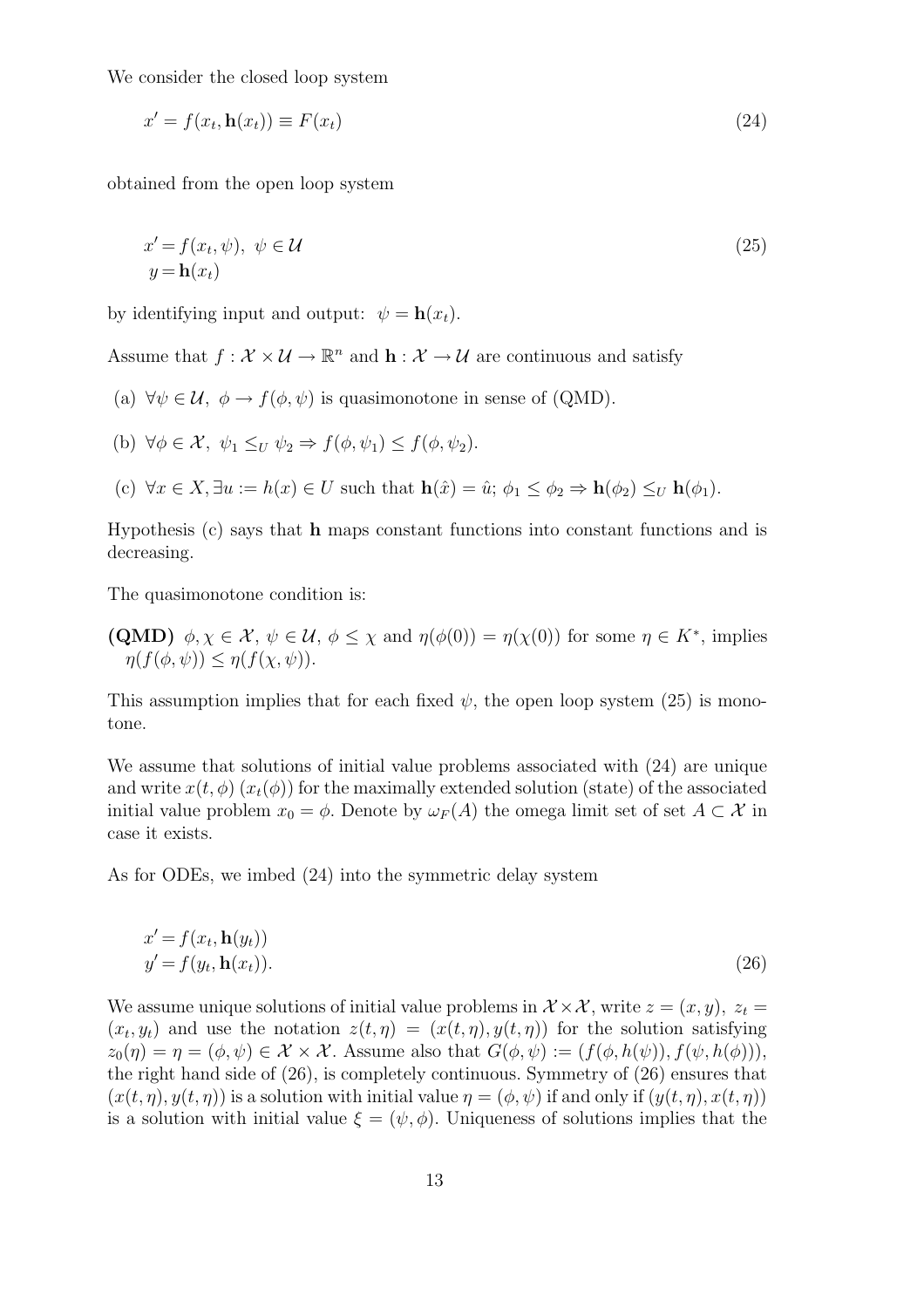diagonal

$$
D = \{(\phi, \phi) : \phi \in \mathcal{X}\}\
$$

is invariant under (26). If  $\eta = (\phi, \phi)$ , then  $z(t, \eta) = (x(t, \phi), x(t, \phi))$  where  $x(t, \phi)$ satisfies (9).

The symmetric system (26) generates a monotone system on  $\mathcal{X} \times \mathcal{X} \subset \mathcal{C} \times \mathcal{C}$  with respect to the cone  $\mathcal{P} := \mathcal{C}_K \times (-\mathcal{C}_K)$ , generated by the cone  $K \times (-K)$  on  $\mathbb{R}^{2n}$ , as we will show below.  $P$  gives rise to the order relation

$$
(\phi, \psi) \leq_P (\bar{\phi}, \bar{\psi}) \iff \phi \leq \bar{\phi} \text{ and } \bar{\psi} \leq \psi
$$

**Lemma 13** (26) generates a monotone system on  $\mathcal{X} \times \mathcal{X}$  with respect to  $\leq_P$ . More precisely, if  $\eta, \xi \in \mathcal{X} \times \mathcal{X}$  satisfy  $\eta \leq_P \xi$ , then  $z_t(\eta) \leq_P z_t(\xi)$  for all  $t \geq 0$  for which both solutions are defined.

Proof: We need only verify the quasimonotone condition for

$$
G(\phi, \psi) := (f(\phi, h(\psi)), f(\psi, h(\phi)))
$$

relative to the cone P; see [11], sec.4. Given  $(\phi, \psi) \leq_P (\bar{\phi}, \bar{\psi})$  and  $(\lambda, -\mu) \in K^* \times$  $(-K^*)$  with  $(\lambda, -\mu)(\phi(0), \psi(0)) = (\lambda, -\mu)(\bar{\phi}(0), \bar{\psi}(0))$ , we must verify that

$$
(\lambda, -\mu)G(\phi, \psi) \le (\lambda, -\mu)G(\bar{\phi}, \bar{\psi}).
$$
\n(27)

Now,  $(\lambda, -\mu)(\phi(0), \psi(0)) = (\lambda, -\mu)(\bar{\phi}(0), \bar{\psi}(0))$  and  $\lambda, \mu \in K^*$  imply that  $0 \leq$  $\lambda(\bar{\phi}(0) - \phi(0)) = \mu(\bar{\psi}(0) - \psi(0)) \leq 0$  so  $\lambda(\bar{\phi}(0)) = \lambda(\phi(0))$  and  $\mu(\bar{\psi}(0)) = \mu(\psi(0)).$ As  $\phi \leq \bar{\phi}$  and  $\bar{\psi} \leq \psi$ , we have

$$
(\lambda, -\mu)G(\phi, \psi) = \lambda(f(\phi, \mathbf{h}(\psi))) - \mu(f(\psi, \mathbf{h}(\phi)))
$$
  
\n
$$
\leq \lambda(f(\phi, \mathbf{h}(\bar{\psi}))) - \mu(f(\psi, \mathbf{h}(\bar{\phi})))
$$
  
\n
$$
\leq \lambda(f(\bar{\phi}, \mathbf{h}(\bar{\psi}))) - \mu(f(\bar{\psi}, \mathbf{h}(\bar{\phi}))) = (\lambda, -\mu)G(\bar{\phi}, \bar{\psi}).
$$

where the second line follows from monotonicity of  $f$  and  $h$  and the third line follows from the quasimonotonicity assumption  $(QMD)$  for f.  $\blacksquare$ 

We now return to the closed loop system  $(24)$ .

**Proposition 14** Let  $u_0, v_0 \in U$  satisfy  $u_0 \leq_U v_0$  and suppose there exist  $x_0, y_0$ satisfying  $x_0 \le y_0$ ,  $f(\hat{y}_0, \hat{v}_0) \le 0 \le f(\hat{x}_0, \hat{u}_0)$  with  $[\hat{x}_0, \hat{y}_0] \subset \mathcal{X}$ , and

$$
u_0 \leq_U h(y_0) \leq_U h(x_0) \leq_U v_0. \tag{28}
$$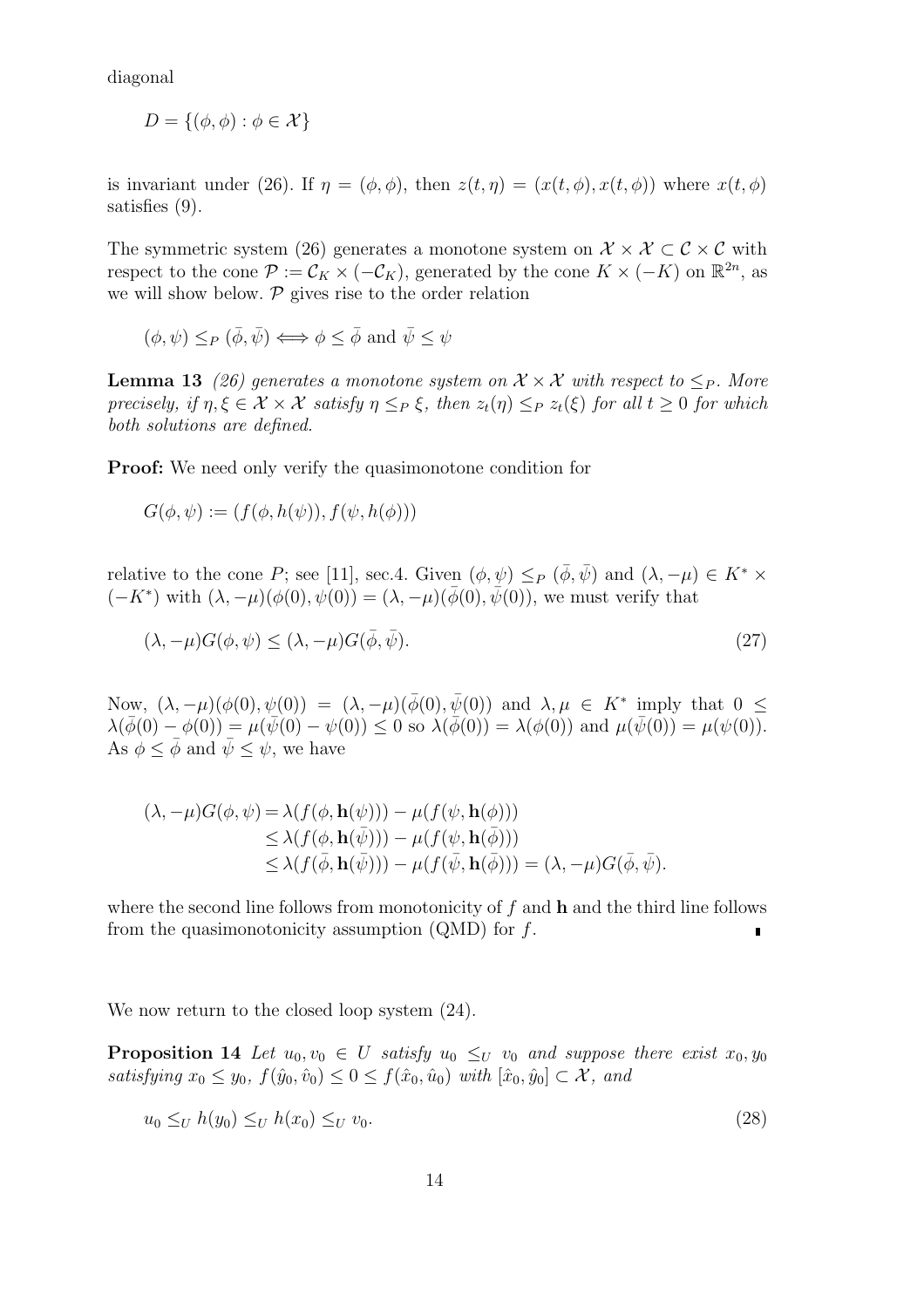Then  $[\hat{x}_0, \hat{y}_0]$  is positively invariant for (24). There exist  $x_*, y_* \in [x_0, y_0]$  with  $x_* \leq y_*$ such that  $\omega_F(\phi) \neq \emptyset$  satisfies

$$
\omega_F(\phi) \subset [\hat{x}_*, \hat{y}_*], \ \phi \in [\hat{x}_0, \hat{y}_0]. \tag{29}
$$

Moreover,  $f(\hat{x}_*, h(\hat{y}_*)) = 0 = f(\hat{y}_*, h(\hat{x}_*))$ .

**Proof:** Inequality  $x_0 \leq y_0$  implies that  $(\hat{x}_0, \hat{y}_0) \leq_P (\hat{y}_0, \hat{x}_0)$ . Define the P-order interval

$$
I = [(\hat{x}_0, \hat{y}_0), (\hat{y}_0, \hat{x}_0)]_P := \{(\phi, \psi) : (\hat{x}_0, \hat{y}_0) \leq_P (\phi, \psi) \leq_P (\hat{y}_0, \hat{x}_0) \}
$$
  
=  $\{(\phi, \psi) : \hat{x}_0 \leq \phi, \psi \leq \hat{y}_0\}$ 

and observe that

$$
I \cap D = \{ (\phi, \phi) : \phi \in [\hat{x}_0, \hat{y}_0] \}.
$$

Using (28), we have

$$
f(\hat{x}_0, \mathbf{h}(\hat{y}_0)) \ge f(\hat{x}_0, \hat{u}_0) \ge 0
$$

and

$$
f(\hat{y}_0, \mathbf{h}(\hat{x}_0)) \le f(\hat{y}_0, \hat{v}_0) \le 0
$$

This implies that

$$
(f(\hat{y}_0, \mathbf{h}(\hat{x}_0)), f(\hat{x}_0, \mathbf{h}(\hat{y}_0))) \leq_P (0, 0) \leq_P (f(\hat{x}_0, \mathbf{h}(\hat{y}_0)), f(\hat{y}_0, \mathbf{h}(\hat{x}_0))),
$$

which, together with quasimonotonicity of  $G$ , implies that the order interval  $I$  is positively invariant for (26) (see [11], sec.4, Theorem 4.2). Moreover, because of monotonicity, we have

$$
(\hat{x}_0, \hat{y}_0) \leq_P z_t(\hat{x}_0, \hat{y}_0) \leq_P z_t(\eta) \leq_P z_t(\hat{y}_0, \hat{x}_0) \leq_P (\hat{y}_0, \hat{x}_0)
$$

for all  $t \geq 0$  and for all  $\eta \in I$ . Furthermore,  $z_t(\hat{x}_0, \hat{y}_0) \nearrow (x_*, y_*)$  and  $z_t(\hat{y}_0, \hat{x}_0) \searrow$  $(y_*, x_*)$ , where the monotonicity implied by the inclination of the arrows is relative to  $\leq_P$ , and  $(\hat{x}_*, \hat{y}_*, (\hat{y}_*, \hat{x}_*)$  are equilibria of (26). Put  $\eta = (\bar{\phi}, \bar{\phi})$  where  $\bar{\phi} \in [\hat{x}_0, \hat{y}_0]$ , write  $z(t,(\hat{x}_0, \hat{y}_0)) = (x(t, \hat{x}_0, \hat{y}_0), y(t, \hat{x}_0, \hat{y}_0))$  and  $z(t,(\hat{y}_0, \hat{x}_0)) = (y(t, \hat{x}_0, \hat{y}_0), x(t, \hat{x}_0, \hat{y}_0)),$ to obtain

$$
(x_t(\hat{x}_0, \hat{y}_0), y_t(\hat{x}_0, \hat{y}_0)) \leq_P (x_t(\bar{\phi}), x_t(\bar{\phi}) \leq_P (y_t(\hat{x}_0, \hat{y}_0), x_t(\hat{x}_0, \hat{y}_0))
$$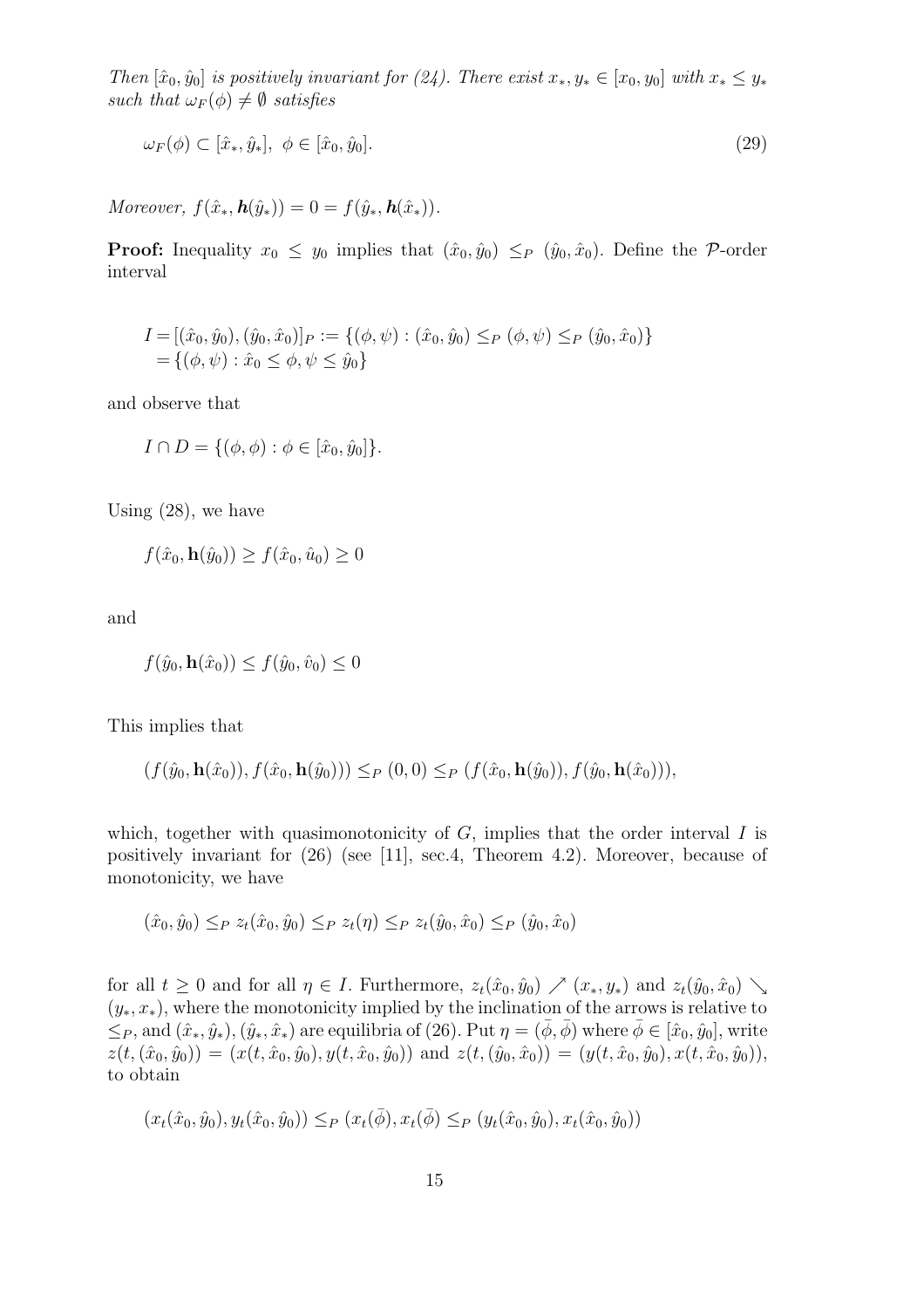or, on taking the first components,

$$
\hat{x}_0 \le x_t(\hat{x}_0, \hat{y}_0) \le x_t(\bar{\phi}) \le y_t(\hat{x}_0, \hat{y}_0) \le \hat{y}_0
$$

where  $x_t(\hat{x}_0, \hat{y}_0) \nearrow \hat{x}_*$  and  $y_t(x_0, y_0) \searrow \hat{y}_*$ . This implies the positive invariance of  $[\hat{x}_0, \hat{y}_0]$  for (9) and the remaining assertions.

An immediate consequence of the final assertion of Lemma 14 is the following result.

Corollary 15 Let the hypotheses of Lemma 14 hold and suppose that

$$
a, b \in [x_0, y_0], \ a \le b, \ f(\hat{a}, \mathbf{h}(\hat{b})) = 0 = f(\hat{b}, \mathbf{h}(\hat{a})) \Rightarrow a = b \tag{30}
$$

holds. Then  $x_* = y_*$  and

$$
\omega_F(\phi) = \{\hat{x}_*\}, \ \phi \in [\hat{x}_0, \hat{y}_0].
$$

An especially simple example is given by the delayed negative feedback equation

$$
x'(t) = -x(t) + h\left(\int_{-r}^{0} x(t+\theta)d\nu(\theta)\right)
$$
\n(31)

where  $\nu$  is a probability measure (a positive Borel measure with  $\nu([-r, 0]) = 1$ ),  $h(0) = 0$  and  $h' < 0$ . In this case  $X = \mathbb{R}$  and  $U = \mathbb{R}$  with the usual ordering on X and U. A special case of  $(31)$  is, after a simple change of variable, the equation introduced by Mackey for red blood cell dynamics [15]. The corresponding open loop equation is given by

$$
x' = \psi(0) - x, \ \psi \in \mathcal{CU}
$$

$$
y = \mathbf{h}(x_t) := \hat{h} \left( \int_{-r}^{0} x(t + \theta) d\nu(\theta) \right)
$$

Note that **h** maps into the constant functions in  $\mathcal{CU}$  and that (a)-(c) hold where  $f(\phi, \psi) := \psi(0) - \phi(0)$ . Our hypotheses guarantee that 0 is the unique equilibrium of (31).

**Proposition 16** Assume that there exist sequences  $0 < a_n, b_n \rightarrow \infty$  such that  $h([-a_n, b_n]) \subset [-a_n, b_n]$  for all  $n \geq 1$  and that  $h \circ h(x) = x \in \mathbb{R}$  implies  $x = 0$ . Then  $x = 0$  is globally attracting for (31).

**Proof:** Apply Proposition 14 with  $u_0 = -a_n, v_0 = b_n$  and  $x_0 = u_0, y_0 = v_0$ . Our hypotheses regarding the sequences  $a_n, b_n$  ensure that (28) holds. The hypothesis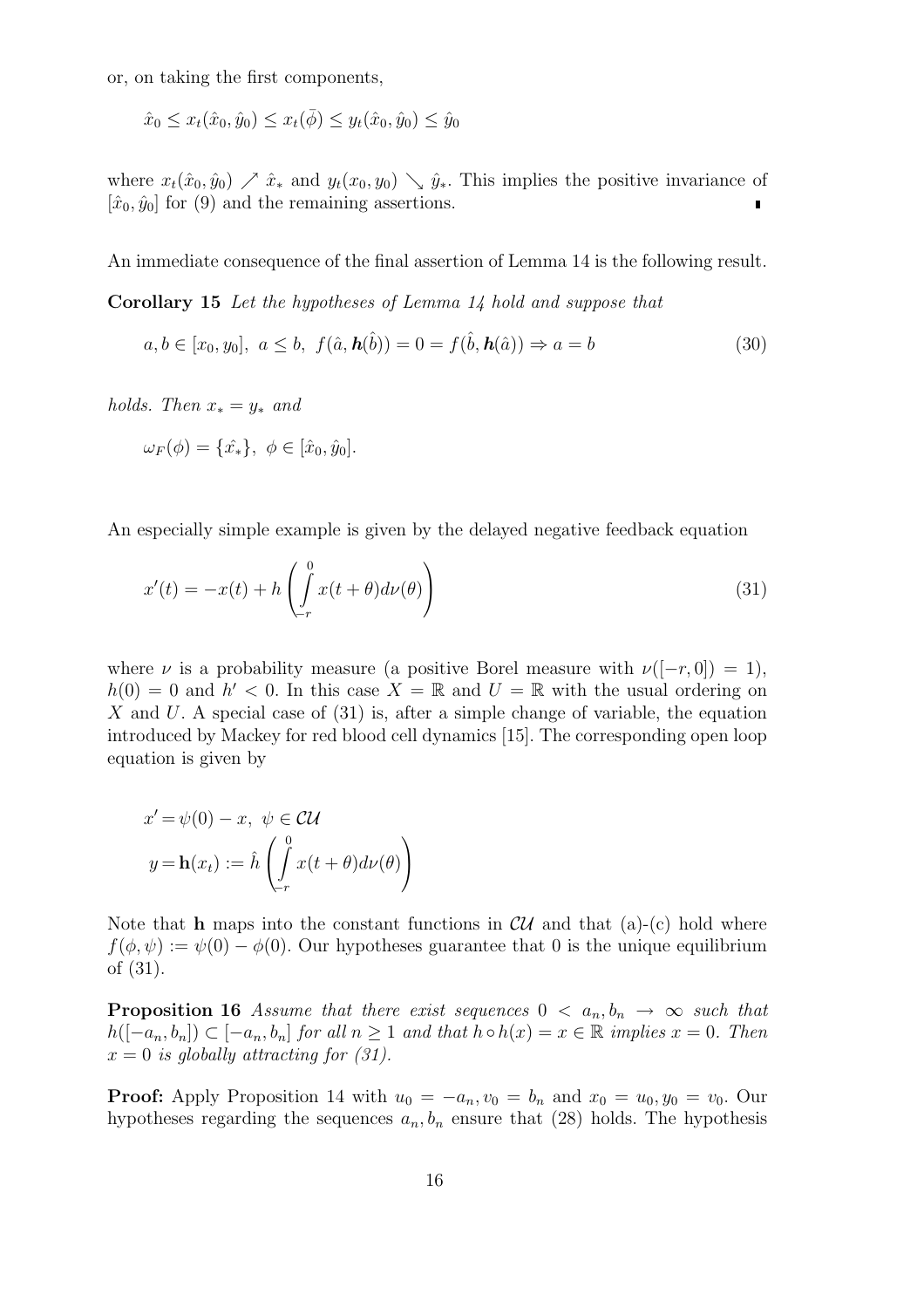forbidding nontrivial period-two points of h ensures that  $(30)$  of Corollary 15 holds. Indeed,  $0 = f(\hat{a}, h(\hat{b})) = h(b) - a$  and  $0 = f(\hat{b}, h(\hat{a})) = h(a) - b$  imply  $h(h(b)) = b$ so  $b = 0$  and similarly for a. The latter result implies that  $\omega_F(-\hat{a}_n, \hat{b}_n) = \{0\}$  for every n.

The hypotheses of the Proposition are equivalent to the requirement that  $x = 0$  is globally attracting for the difference equation  $x_n = h(x_{n-1})$ .

**Remark 17** In the special case that  $\nu = \delta_{-r}$  is the Dirac measure with unit mass at  $-r$ , the equation is  $x'(t) = -x(t) + h(x(t-r))$ . In this case, we could take  $f(\phi, \psi) =$  $-\phi(0) + \psi(-r)$  and  $h(\phi) = h \circ \phi$ ,  $\phi \in \mathcal{CU}$ . Thus,  $f(\phi, h)(\phi) = -\phi(0) + h(\phi(-r))$ and hypotheses  $(a)-(c)$  hold.

The open loop system is said to have an input-to-state characteristic if to each  $u \in U$ ,  $f(\hat{x}, \hat{u}) = 0$  has a unique solution  $x := k_x(u) \in X$ . The following result is proved exactly as Corollary 7.

Corollary 18 Suppose that  $\mathcal{U} = [\hat{u}_0, \infty) := \{ \psi : \hat{u}_0 \leq_U \psi \}$ , for each  $v_0$  with  $u_0 \leq_U$  $v_0, k_x(u_0) \leq k_x(v_0)$ , and  $\mathcal{X}_0 := \bigcup_{v_0 \geq u_0} [\hat{k}_x(u_0), \hat{k}_x(v_0)] \subset \mathcal{X}$ . If  $k : U \to U$  defined by  $k(u) = h(k_x(u))$  has no pair  $u, v \in U$ ,  $u \lt v$  such that  $k(u) = v$ ,  $k(v) = u$ , then (24) has an equilibrium  $\hat{x}_* \in [\hat{k}_x(u_0), \hat{k}_x(h(u_0))]$  such that

$$
\omega_F(\phi) = \{\hat{x}_*\}, \ \phi \in X_0.
$$

Consider the delayed gene regulatory system

$$
x'_{1} = g(L_{n}x_{n}^{t}) - \alpha_{1}x_{1}
$$
  
\n
$$
x'_{j} = L_{j-1}x_{j-1}^{t} - \alpha_{j}x_{j}, \ 2 \leq j \leq n
$$
\n(32)

where  $\alpha_i > 0$  and  $g : \mathbb{R}_+ \to \mathbb{R}_+$  is continuously differentiable and satisfies  $g(0) > 0$ and  $g' < 0$ . See [23] for details of model interpretation. Let

$$
L_i x_i^t = \int\limits_{-r}^0 x_i(t+\theta) d\nu_i(\theta), \ 1 \le i \le n
$$

where each  $\nu_i$  is a positive Borel measure on  $[-r, 0]$  such that  $\nu_i([-r, 0]) = 1$ . We employ the notation  $x_t = (x_1^t, \dots, x_n^t)$  for the state of the system as time t.

Define the open loop system by

$$
x'_{1} = \psi(0) - \alpha_{1}x_{1}, \quad \psi \in \mathcal{CU}
$$
  
\n
$$
x'_{j} = L_{j-1}x^{t}_{j-1} - \alpha_{j}x_{j}, \quad j \ge 2
$$
  
\n
$$
y = \mathbf{h}(x_{t}) := \hat{g}(L_{n}x_{n}^{t})
$$
\n(33)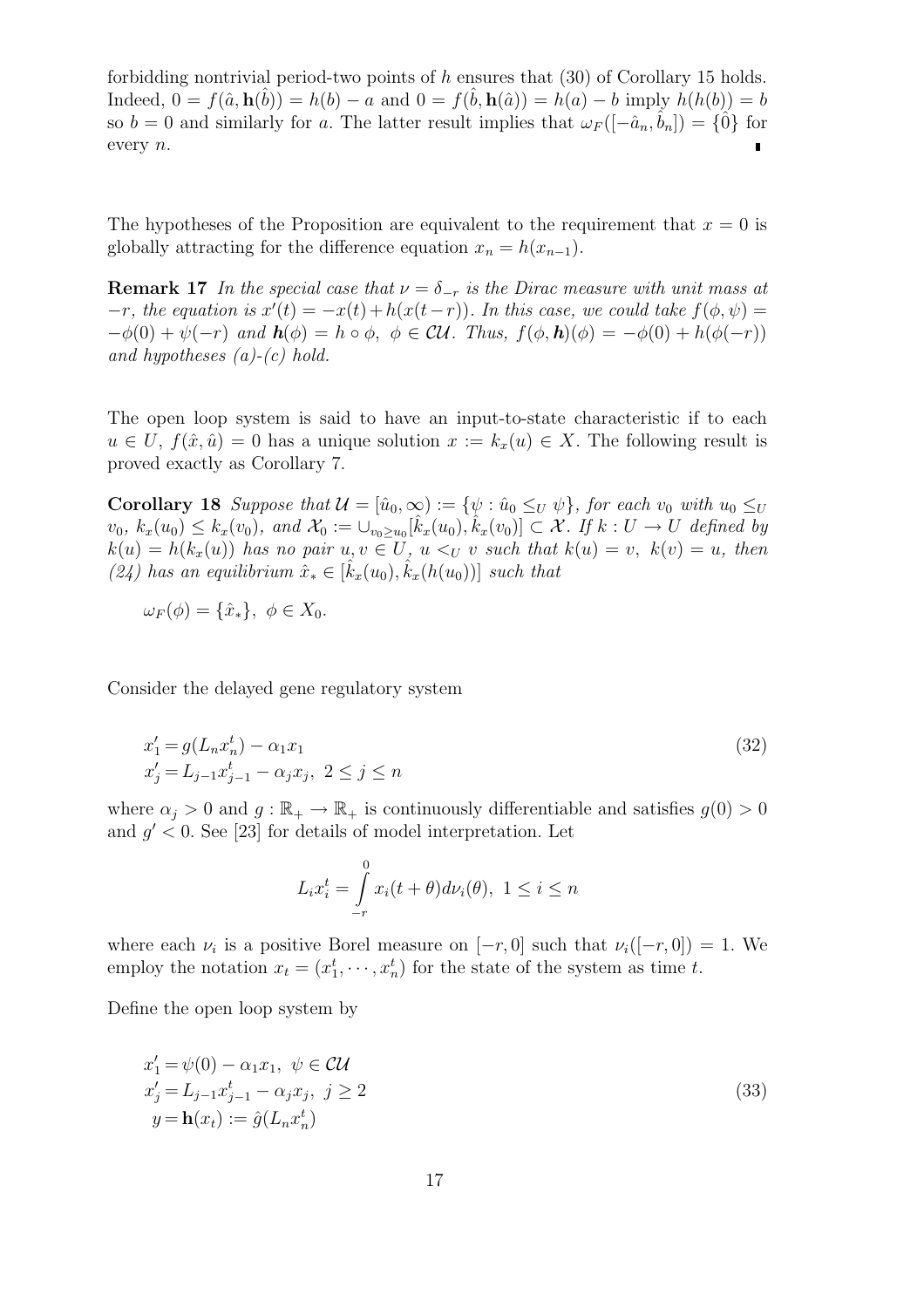It may be useful to stress that  $\mathcal{CU} = C([-r, 0], \mathbb{R}_+)$ ,  $\mathcal{X} = C([-r, 0], \mathbb{R}_+^n)$  and that  $\mathbf{h}: \mathcal{X} \to \mathcal{CU}$  is defined by  $\mathbf{h}(\phi) = \hat{g}(L_n \phi_n)$ , that is,  $\mathbf{h}(\phi)$  is a constant function.

We note that (a)-(c) hold with, as in the case without delays,

$$
k_x(u) = u(\alpha_1^{-1}, (\alpha_1 \alpha_2)^{-1}, \cdots, (\alpha_1 \alpha_2 \cdots \alpha_n)^{-1})^T.
$$

Indeed, the open loop system is affine and its solutions, which may be solved recursively beginning with  $x_1$ , can be shown to satisfy  $x(t, \phi, \psi) \to k_x(\psi(0))$  as  $t \to \infty$ . The same differential inequality argument that we used in the non-delay case shows that limit sets belong to  $X = [0, k_x(g(0))]$ . We may take  $U = [0, g(0)]$  with the usual ordering on X and U. Thus,  $k : [0, g(0)] \rightarrow [0, g(0)]$  is given by

$$
k(u) = h(k_x(u)) = g(\beta u), \quad \beta = (\alpha_1 \alpha_2 \cdots \alpha_n)^{-1}.
$$

k has a unique fixed point  $\bar{u} > 0$  and the unique equilibrium of (32) is

 $\bar{x} = k_r(\bar{u})$ 

**Proposition 19** Assume that  $k \circ k(u) = u$  implies  $u = \bar{u}$ . Then  $\bar{x}$  is globally attracting for (32).

**Proof:** Follows from Corollary 18 and the fact that  $\mathcal{X}_0 = \mathcal{X}$ .

 $\blacksquare$ 

Proposition 19 affirms that Proposition 1 remains true when delays are introduced.

Bélair and Buono  $[3]$ , extending work of Siegel and Pitt  $[21]$ , consider a system of delay differential equations modeling the controlled delivery of a drug from a chamber partially bounded by a semi-permeable membrane whose permeability depends on the concentration of a product produced in the chamber via an enzyme catalyzed reaction using substrate. The strategy is to choose product and membrane such that the permeability of the membrane to drug oscillates with a controlled period so that the drug delivery can be pulsatile. This may be achieved if the product negatively effects permeability so that when product is low permeability increases allowing substrate from the exterior to diffuse into the chamber and form product which then reduces permeability and so on. The equations for substrate  $x$  and product  $y$  are given by

$$
x'(t) = \Phi(y(t-r))(1 - x(t)) - x(t)
$$
  
\n
$$
y'(t) = x(t) + \Psi(y(t-r))(Y - y(t))
$$
\n(34)

where  $Y$  and 1 denote the constant external concentrations of product and substrate, respectively, and r is the delay in the response of permeability to product.  $Y, r$ 0,  $\Phi, \Psi : \mathbb{R}_+ \to \mathbb{R}_+$  are positive with  $\Phi' < 0$ ,  $\Psi' \leq 0$ . In order to simplify the algebra, we assume, as in [21], that  $\Psi \equiv c > 0$  is constant. The domain  $X := [0, 1] \times [Y, \infty) \subset$  $\mathbb{R}^2$  is positively invariant and attracts all solutions with nonnegative initial data.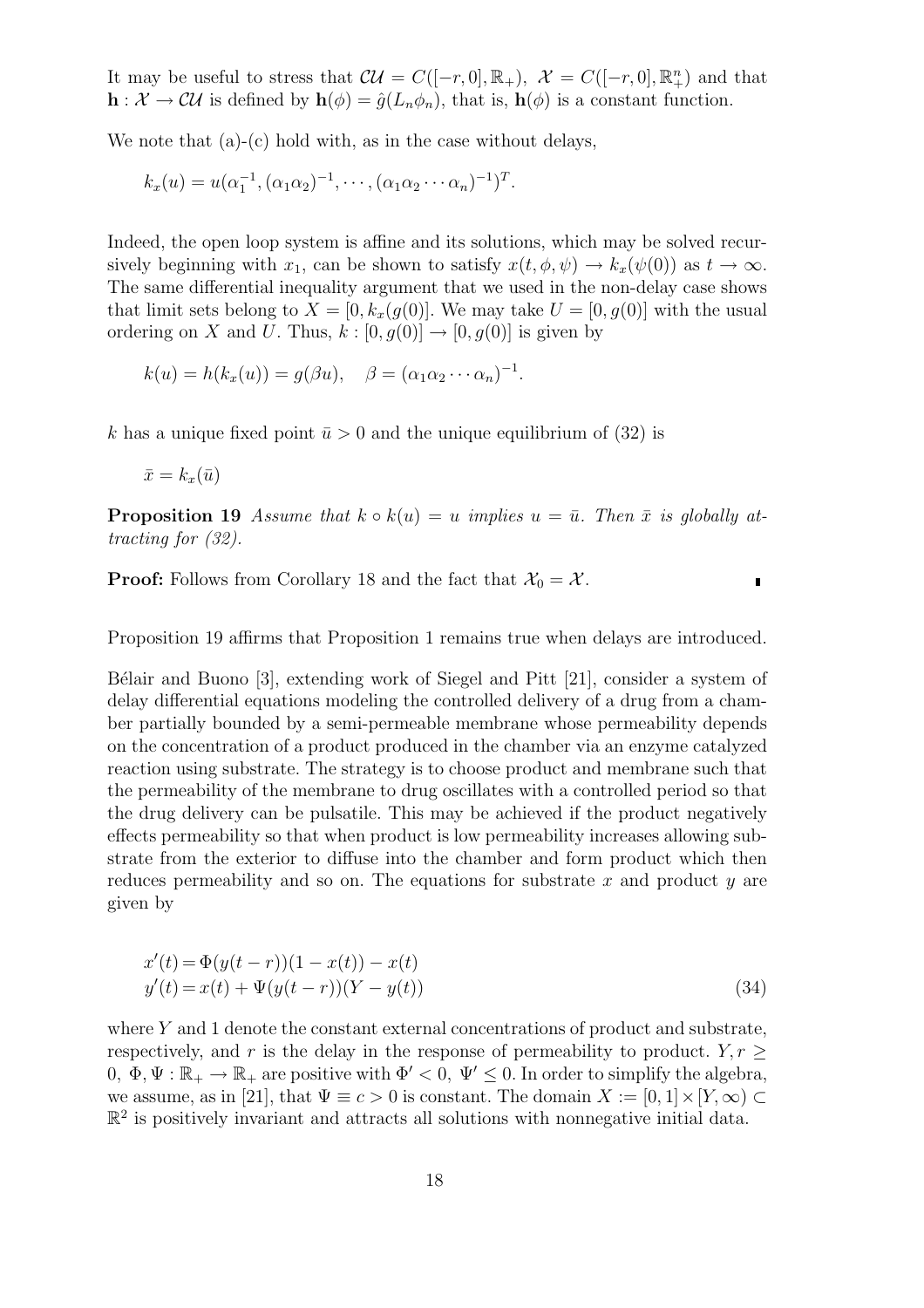The open loop system can be chosen to be the linear system without delays given by:

$$
x'(t) = \psi(-r)(1 - x(t)) - x(t)
$$
  
\n
$$
y'(t) = x(t) + c(Y - y(t))
$$
  
\n
$$
z = h(y_t) := \Phi(y_t(-r))
$$
\n(35)

One see that (a)-(c) holds with  $U = [0, \infty)$  and X with the usual orderings. For each  $u \geq 0$  (35) has a unique equilibrium

$$
x = k_x(u) = \left(\frac{u}{u+1}, \frac{1}{c}\frac{u}{u+1} + Y\right).
$$

The map  $k: U \to U$  defined by  $k(u) = h \circ k_x(u)$  is given by

$$
k(u) = \Phi\left(\frac{1}{c}\frac{u}{u+1} + Y\right)
$$

is monotone decreasing and has a unique fixed point  $\bar{u} > 0$ .

We have the following conditions for the failure of oscillatory drug release.

**Proposition 20** Assume that  $k \circ k(u) = u$  implies  $u = \bar{u}$ . Then  $\bar{x} := k_x(\bar{u})$  is globally attracting for (34).

 $\blacksquare$ 

**Proof:** Follows from Corollary 18 and the fact that  $\mathcal{X}_0 = \mathcal{X}$ .

We remark that (a)-(c) continue to hold without the assumption that  $\Psi \equiv c$ . However, the characteristic is difficult to express.

#### 4 Reaction-Diffusion Systems

Rather than give the most general results possible, we specialize to the case that  $\mathbb{R}^n$  is given the standard ordering generated by the cone  $\mathbb{R}^n_+$ . Other orthant cones may be substituted for this one and general polyhedral cones may be used following [20,19]. We assume (a)-(c) of the ODE section holds for  $f: X \times U \to \mathbb{R}^n$  and  $h: X \to U$ . The ordering on  $U \subset \mathbb{R}^m$  may be given by a general cone  $K_U$  as in that section. Let  $\Omega \subset \mathbb{R}^k$  be a bounded domain with smooth boundary and  $\mathcal{C} := C(\overline{\Omega}, \mathbb{R}^n)$ ordered in the usual way by  $w_1 \leq w_2$  if and only if  $w_1(x) \leq w_2(x)$  for all  $x \in \overline{\Omega}$ . Let  $\mathcal{X} = \{w \in \mathcal{C} : w(x) \in X, x \in \overline{\Omega}\}$ . For  $a \in \mathbb{R}^n$ , we write  $\hat{a}$  for the element of  $\mathcal{C}$ satisfying  $\hat{a}(x) = a, x \in \overline{\Omega}$ .

The reaction-diffusion system of interest is given by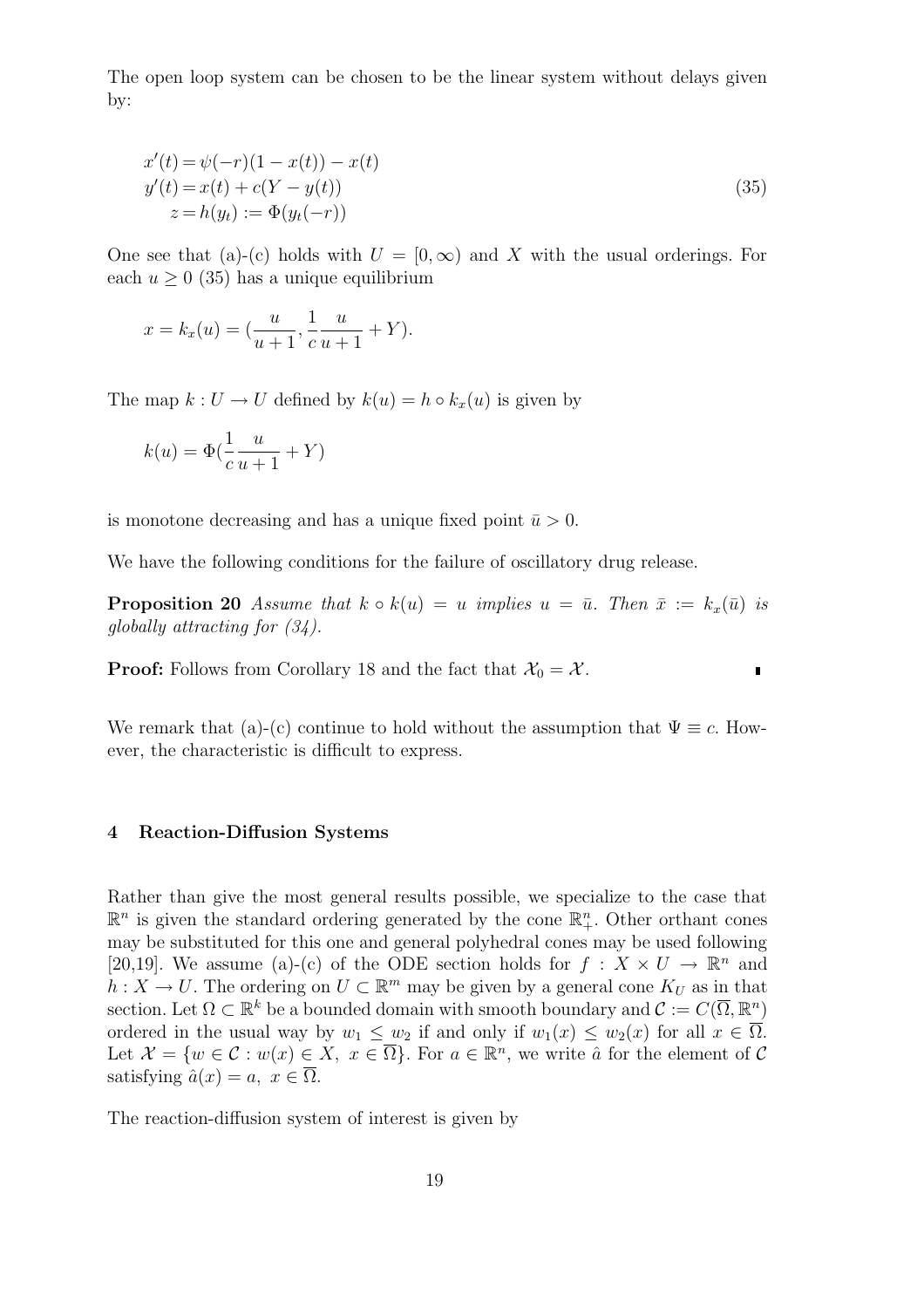$$
w_t = D\Delta w + f(w, h(w)), \ x \in \Omega
$$
  
\n
$$
\frac{\partial w}{\partial n} = 0, \ x \in \partial\Omega
$$
\n(36)

where D is a positive diagonal matrix. Given  $w_0 \in \mathcal{X}$ , denote by  $w(t, x, w_0)$  the solution of (36) satisfying  $w(0, x, w_0) = w_0(x), x \in \overline{\Omega}$ . We assume that (36) generates a completely continuous local semiflow on X. Let  $\omega_F(w_0)$  be the omega limit set of  $w_0 \in \mathcal{X}$  if it exists.

System (36) can be imbedded into the symmetric system

$$
w_t = D\Delta w + f(w, h(W)), \ x \in \Omega
$$
  
\n
$$
W_t = D\Delta W + f(W, h(w))
$$
  
\n
$$
\frac{\partial w}{\partial n} = \frac{\partial W}{\partial n} = 0, \ x \in \partial\Omega
$$
\n(37)

We assume (37) has unique solutions of initial value problems in  $\mathcal{X} \times \mathcal{X}$ , write  $z = (w, W)$  and use the notation  $z(t, x, z_0) = (w(t, x), W(t, x))$  for the solution satisfying  $z(0, x, z_0) = z_0(x)$ . Symmetry ensures that  $(w(t, x), W(t, x))$  is a solution if and only if  $(W(t, x), w(t, x))$  is a solution. By uniqueness of solutions, the diagonal

$$
D = \{(w_0, w_0) : w_0 \in \mathcal{X}\}
$$

is positively invariant under (37) and

$$
z(t, x, z_0) = (w(t, x, w_0), w(t, x, w_0)), z_0 = (w_0, w_0)
$$

where  $w(t, x, w_0)$  satisfies (36).

When  $z_0$  is a constant function  $z_0 = \hat{z} = (\hat{w}, \hat{W})$ , then  $z(t, x, \hat{z})$  is independent of x so we drop the x and write  $z(t, \hat{z})$  for the solution of the ordinary differential equation (11).

The symmetric system (37) generates a monotone system on  $\mathcal{X} \times \mathcal{X}$  with respect to the order relation

$$
(w, W) \leq_P (\bar{w}, \bar{W}) \Longleftrightarrow w(x) \leq \bar{w}(x)
$$
 and  $\bar{W}(x) \leq W(x)$ ,  $x \in \overline{\Omega}$ .

**Lemma 21** (37) generates a monotone system on  $\mathcal{X} \times \mathcal{X}$  with respect to  $\leq_P$ . More precisely, if  $z_0 \leq_P \bar{z}_0$ , then  $z(t, \bullet, z_0) \leq_P z(t, \bullet, \bar{z}_0)$  for all  $t \geq 0$  for which both solutions exist.

**Proof:** We need only verify the quasimonotone condition for the vector field  $G(x, y) :=$  $(f(x, h(y)), f(y, h(x)))$  relative to the cone C defined in the ODE section. See e.g. [24], Proposition 1.3, chapt. 8. But this was done in Lemma 2.  $\blacksquare$ 

As in the previous sections, our main result is stated in terms of the input/output system which, in this section, we have omitted. Notice that the hypotheses of the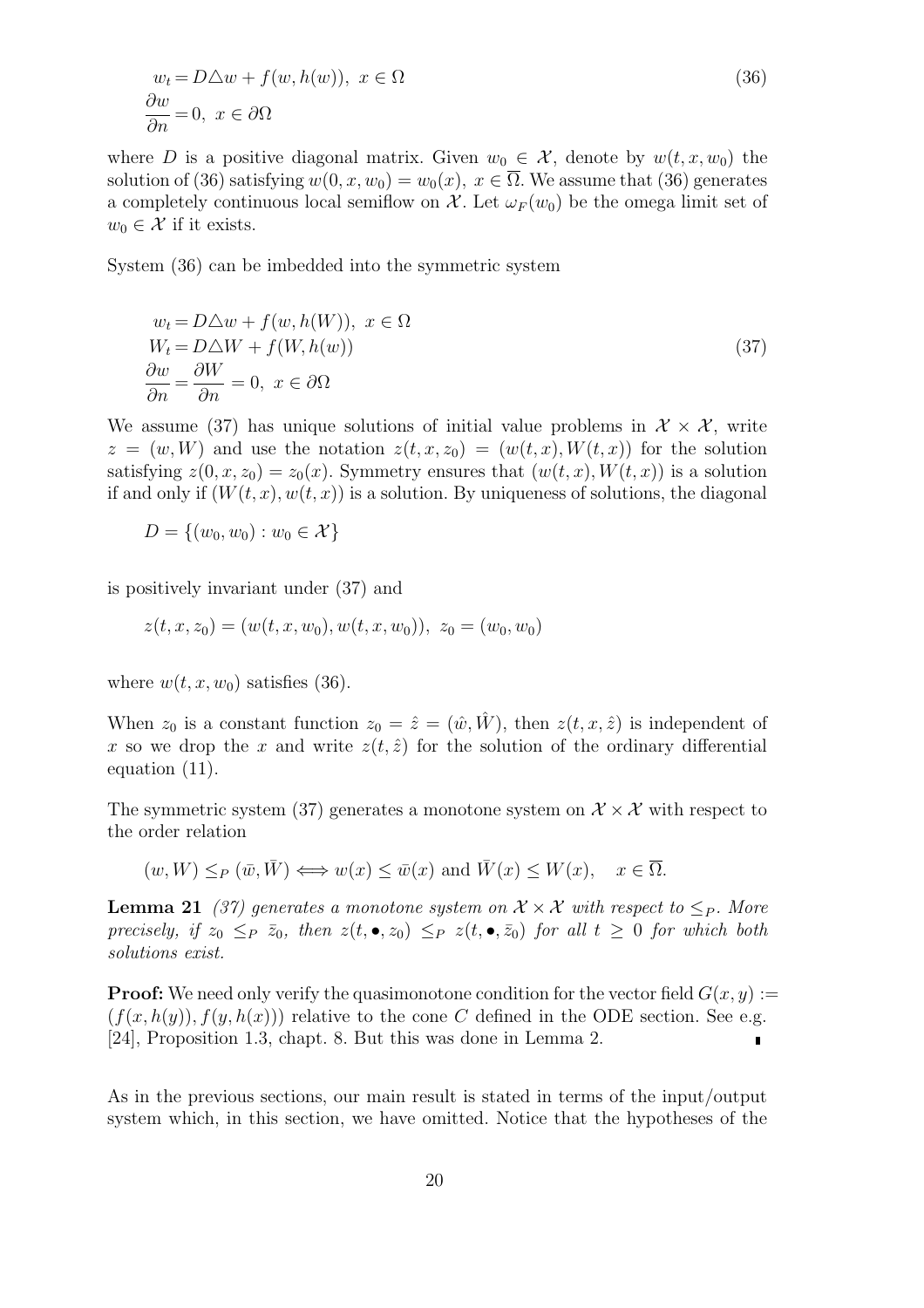result are precisely those of Proposition 3 with only a change of notation. Thus, Proposition 3 remains true when diffusion is added.

**Proposition 22** Let  $u_0, v_0 \in U$  satisfy  $u_0 \leq_U v_0$  and suppose that there exist  $w_0, W_0$ satisfying  $w_0 \leq W_0$ ,  $f(W_0, v_0) \leq 0 \leq f(w_0, u_0)$  with  $[w_0, W_0] \subset X$  and

$$
u_0 \leq_U h(W_0) \leq_U h(w_0) \leq_U v_0. \tag{38}
$$

Then  $[\hat{w}_0, \hat{W}_0]$  is positively invariant for (36). There exist  $w_*, W_* \in [w_0, W_0]$  with  $w_* \leq W_*$  such that for each  $w \in [\hat{w}_0, \hat{W}_0], \omega_F(w) \neq \emptyset$  is compact, invariant and

$$
\omega_F(w) \subset [\hat{w}_*, \hat{W}_*]. \tag{39}
$$

Moreover,  $f(w_*, h(W_*)) = 0 = f(W_*, h(w_*)).$ 

**Proof:** By Proposition 3, the solutions  $z(t,(w_0, W_0)) = (w(t), W(t))$  and  $z(t,(W_0, w_0)) =$  $(W(t), w(t))$  satisfy

$$
(w_0, W_0) \leq_C z(t, (w_0, W_0)) \leq_C z(t, (W_0, w_0)) \leq_C (W_0, w_0)
$$

and  $z(t,(w_0,W_0)) \nearrow (w_*,W_*)$  and  $z(t,(W_0,w_0)) \searrow (W_*,w_*)$ , the monotonicity relative to  $\leq_C$ . By Lemma 21, for  $z_0 \in [(\hat{w}_0, \hat{W}_0), (\hat{W}_0, \hat{w}_0)]$ , we have

$$
z(t, (w_0, W_0)) \leq_P z(t, x, z_0) \leq_P z(t, (W_0, w_0)), \ x \in \Omega, \ t \geq 0.
$$

Putting  $z_0 = (\bar{w}, \bar{w})$  with  $\bar{w} \in [\hat{w}_0, \hat{W}_0]$  and taking only the first components, we find that

$$
w(t) \le w(t, x, \bar{w}) \le W(t), \ t > 0, x \in \overline{\Omega}.
$$

The result follows immediately since  $w(t) \nearrow w_*$  and  $W(t) \searrow W_*$ .

Corollary 23 Let the hypotheses of Proposition 22 hold and suppose that

$$
a, b \in [w_0, W_0], \ a \le b, \ f(a, h(b)) = 0 = f(b, h(a)) \Rightarrow a = b \tag{40}
$$

holds. Then  $w_* = W_*$ ,  $f(w_*, h(w_*) ) = 0$  and

$$
\omega_F(w) = \{w_*\}, \ w \in [\hat{w}_0, \hat{W}_0].
$$

The obvious analog of Corollary 7 holds. Furthermore, this result implies that Proposition 1 holds even when diffusion is added to the Goodwin system to (7).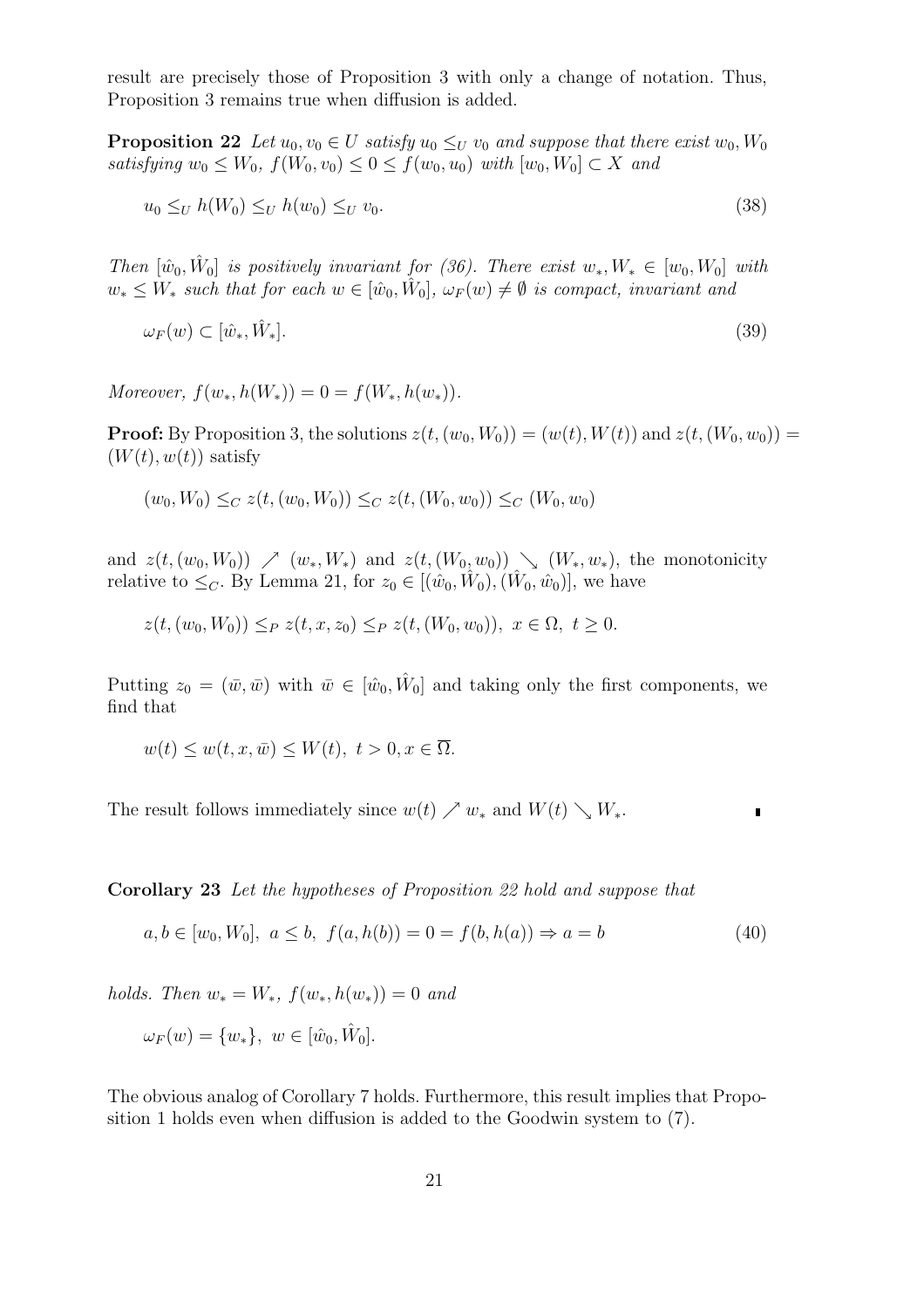The ideas here may be extended to reaction-diffusion systems with more general elliptic part and to systems with time delays. See [17,18].

#### References

- [1] D. Angeli and E.D. Sontag, Monotone control systems, IEEE Transactions Autom Control 48 (2003) 1684-1698.
- [2] D. Angeli and E.D. Sontag, An analysis of a circadian model using the small-gain approach to monotone systems, Proc. IEEE Conf. Decision and Control, IEEE Publications (Paradise Island, Bahamas, Dec. 2004) 575–578.
- [3] J. Bélair and P-L. Buono, *Delay Induced Oscillations in Autonomous Drug Delivery* Systems, preprint.
- [4] A. Berman and R. Plemmons, Nonnegative Matrices in the Mathematical Sciences (Academic Press, New York, 1979).
- [5] C. Cosner, Comparison principles for systems that embed in cooperative systems, with applications to diffusive Lotka-Volterra models, Dynam. Cont., Discrete,  $\mathcal{C}$ Impulsive Systems 3 (1997) 283-303.
- [6] K. Deimling, Nonlinear Functional Analysis (Springer-Verlag, Berlin, 1985).
- [7] G.A. Enciso and E.D. Sontag, On the global attractivity of abstract dynamical systems satisfying a small gain hypothesis, with applications to biological delay systems, to appear, *Discrete and Continuous Dynamical Systems*.
- [8] G. Enciso and E.D. Sontag, On the stability of a model of testosterone dynamics J. Mathematical Biology 49 (2004) 627-634.
- [9] J.-L. Gouzé, A criterion of global convergence to equilibrium for differential systems with an application to Lotka-Volterra systems, Rapport de Recherche 894, INRIA.
- [10] J.K. Hale, Ordinary Differential Equations (Krieger, Malabar, Florida, 1980).
- [11] M.W. Hirsch and H.L. Smith, Monotone Dynamical Systems, preprint (2004).
- [12] M.W. Hirsch and H.L. Smith, Monotone systems, a mini-review, in positive systems, Proceedings of the First Multidisciplinary Symposium on Positive Systems (POSTA 2003). Luca Benvenuti, Alberto De Santis and Lorenzo Farina (Eds.) Lecture Notes on Control and Information Sciences 294 (Springer-Verlag, Heidelberg, 2003).
- [13] P. De Leenheer, D. Angeli, E.D. Sontag, On predator-prey systems and small-gain theorems, J. Mathematical Biosciences and Engineering 2 (2005) 25-42.
- [14] P. De Leenheer, D. Angeli, E.D. Sontag, Monotone chemical reaction networks, J. Mathematical Chemistry, to appear.
- [15] M. Mackey, Periodic Hemolytic Anemia, in Case Studies in Mathematical Modeling: Ecology, Physiology and Cell Biology, H. Othmer et.al. (eds.) (Prentice Hall, Upper Saddle River, NJ, 1996).